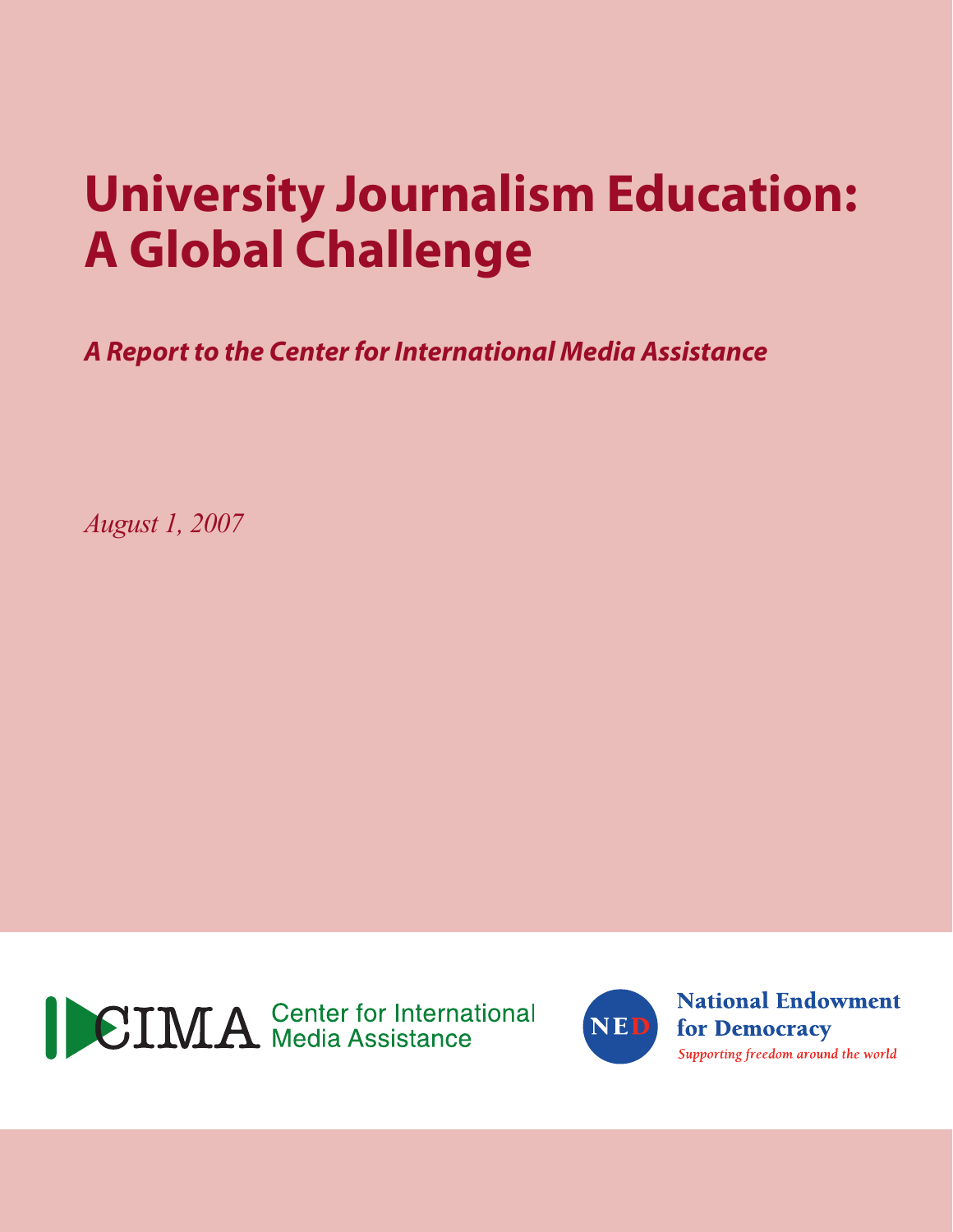**The Center for International Media Assistance (CIMA)**, a project of the National Endowment for Democracy, aims to strengthen the support, raise the visibility, and improve the effectiveness of media assistance programs by providing information, building networks, conducting research, and highlighting the indispensable role independent media play in the creation and development of sustainable democracies around the world. An important aspect of CIMA's work is to research ways to attract additional U.S. private sector interest in and support for international media development.

CIMA convenes working groups, discussions, and panels on a variety of topics in the field of media development and assistance. The center also issues reports and recommendations based on working group discussions and other investigations. These reports aim to provide policymakers, as well as donors and practitioners, with ideas for bolstering the effectiveness of media assistance.

> **Marguerite Sullivan** *Senior Director*

#### **Center for International Media Assistance** National Endowment for Democracy 1025 F Street, N.W., 8th Floor Washington, D.C. 20004

Phone: (202) 378-9700 Fax: (202) 378-9407 Email: CIMA@ned.org URL: http://www.ned.org/cima/cima.html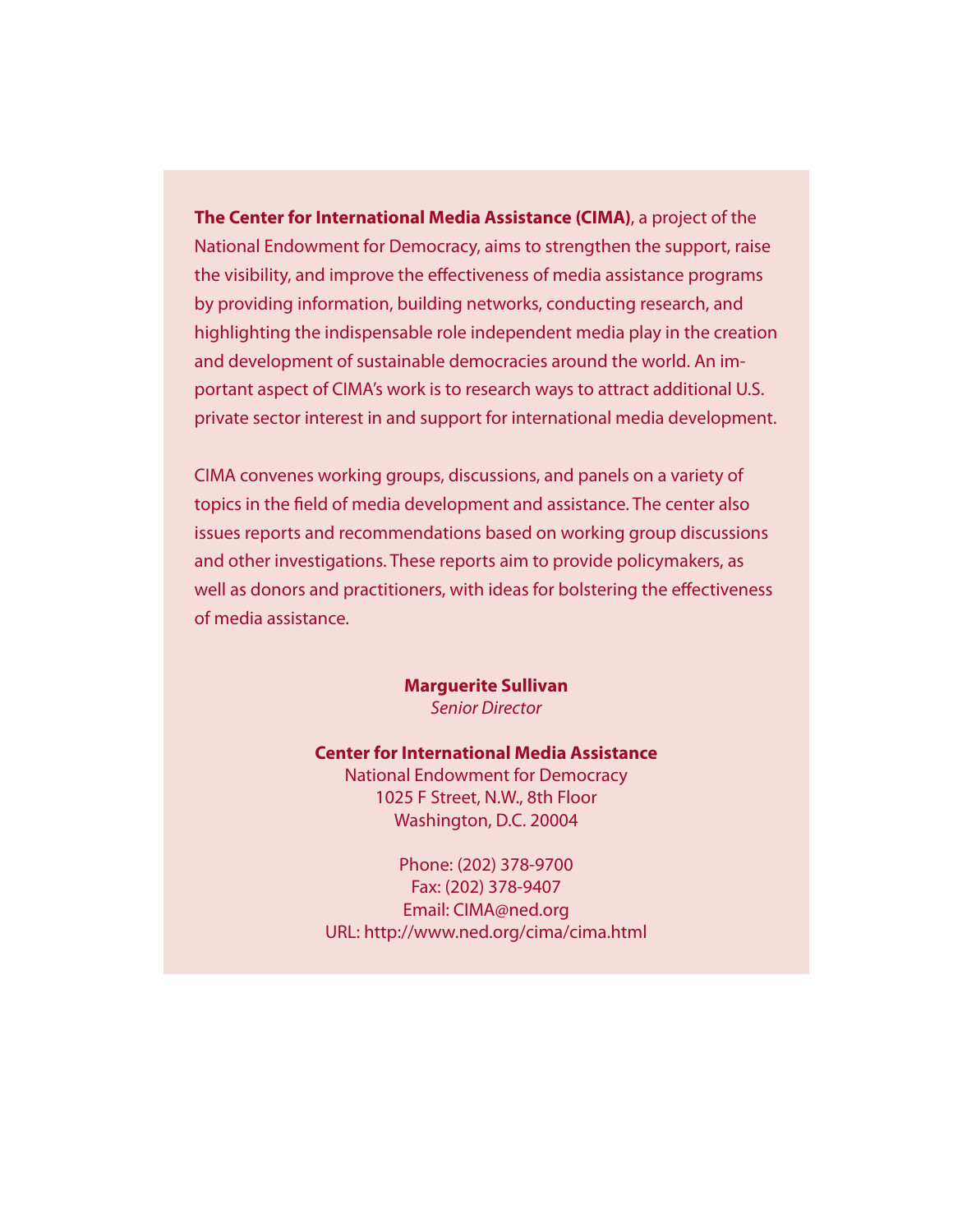# About the Author

#### Ellen Hume *University of Massachusetts*

Ellen Hume is founding Director of the Center on Media and Society at the University of Massachusetts Boston, where she created the New England Ethnic Newswire (www.go-NEWz). A former White House reporter for the Wall Street Journal, she was executive director of the Shorenstein Center on Press, Politics and Public Policy at Harvard and director of PBS's Democracy Project. She has an extensive background in journalism at the local,

national, and international levels, as well as a 19-year career in teaching and media analysis.

mer regular panelist on PBS's<br>
on Week in Review" and CNN's<br>
Sources' programs, speaks<br>
about journalism issues and<br>
about journalism issues and<br>
and the U.S. Department of<br>
and the U.S. Department of<br>
e's recent work is o Hume, a former regular panelist on PBS's "Washington Week in Review" and CNN's "Reliable Sources" programs, speaks frequently about journalism issues and trains journalists in American and foreign newsrooms for the Committee of Concerned Journalists and the U.S. Department of State. Hume's recent work is on her website, www.ellenhume.com. She can be reached at ellen.hume@umb.edu.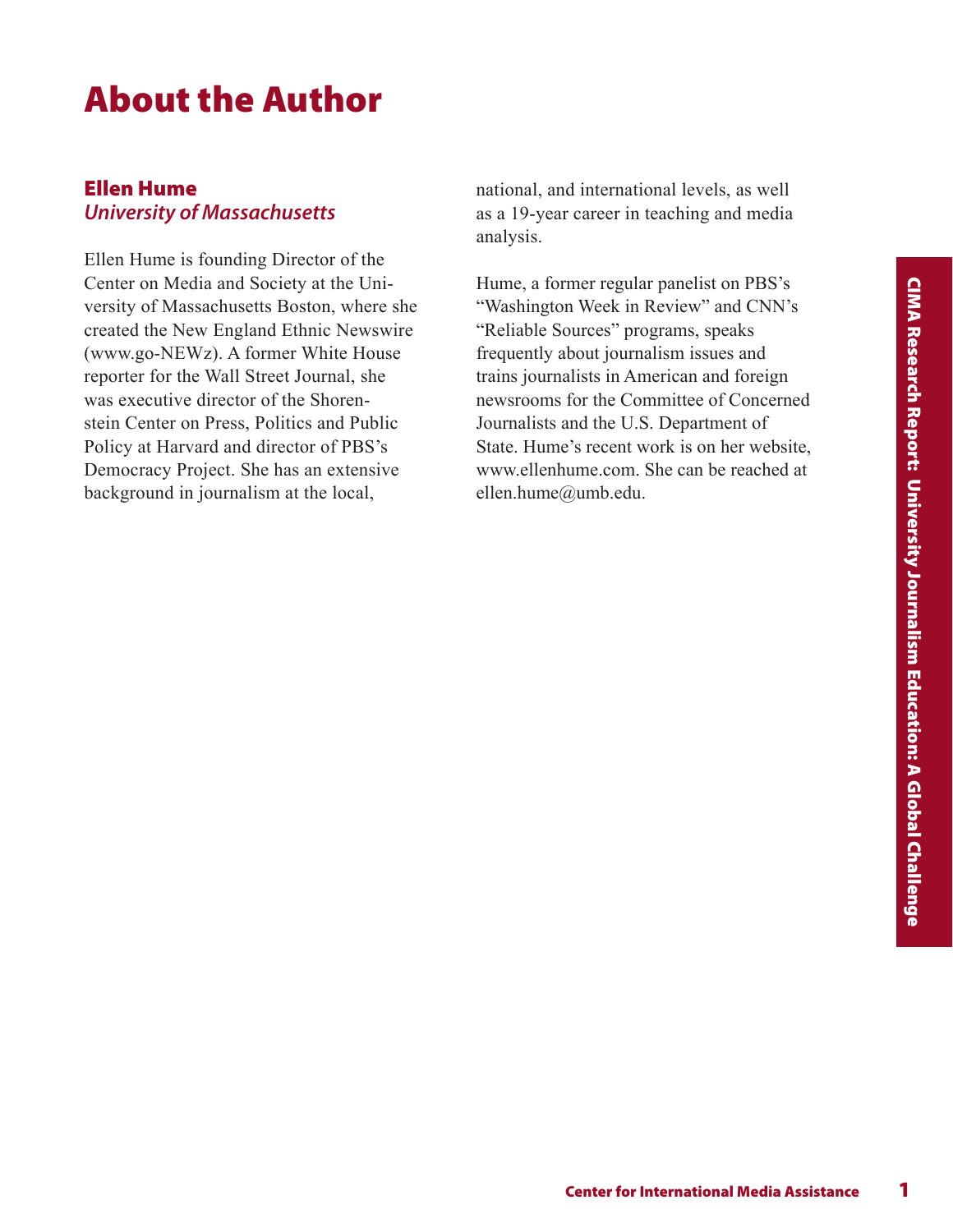### Table of Contents

|                                                                                | <b>Preface</b>                                     | 3  |
|--------------------------------------------------------------------------------|----------------------------------------------------|----|
|                                                                                | <b>Executive Summary</b>                           | 4  |
| IMA Research Report:  University Journalism Education: A Global Challenge<br>U | <b>Scope and Methodology</b>                       | 6  |
|                                                                                | <b>Overview: The World of Journalism Education</b> | 7  |
|                                                                                | <b>Training for the New Media Environment</b>      | 10 |
|                                                                                | <b>Why Teach Journalists at Universities?</b>      | 12 |
|                                                                                | <b>Matching Education to the Job Market</b>        | 14 |
|                                                                                | <b>Working with Limited Resources</b>              | 17 |
|                                                                                | <b>Curriculum</b>                                  | 20 |
|                                                                                | <b>Mapping the Field</b>                           | 24 |
|                                                                                | <b>Assessment</b>                                  | 25 |
|                                                                                | <b>Findings and Recommendations</b>                | 28 |
|                                                                                | <b>Endnotes</b>                                    | 30 |
|                                                                                | <b>Bibliography</b>                                | 34 |
|                                                                                |                                                    |    |
|                                                                                |                                                    |    |
|                                                                                |                                                    |    |
| $\mathbf{2}$                                                                   | <b>Center for International Media Assistance</b>   |    |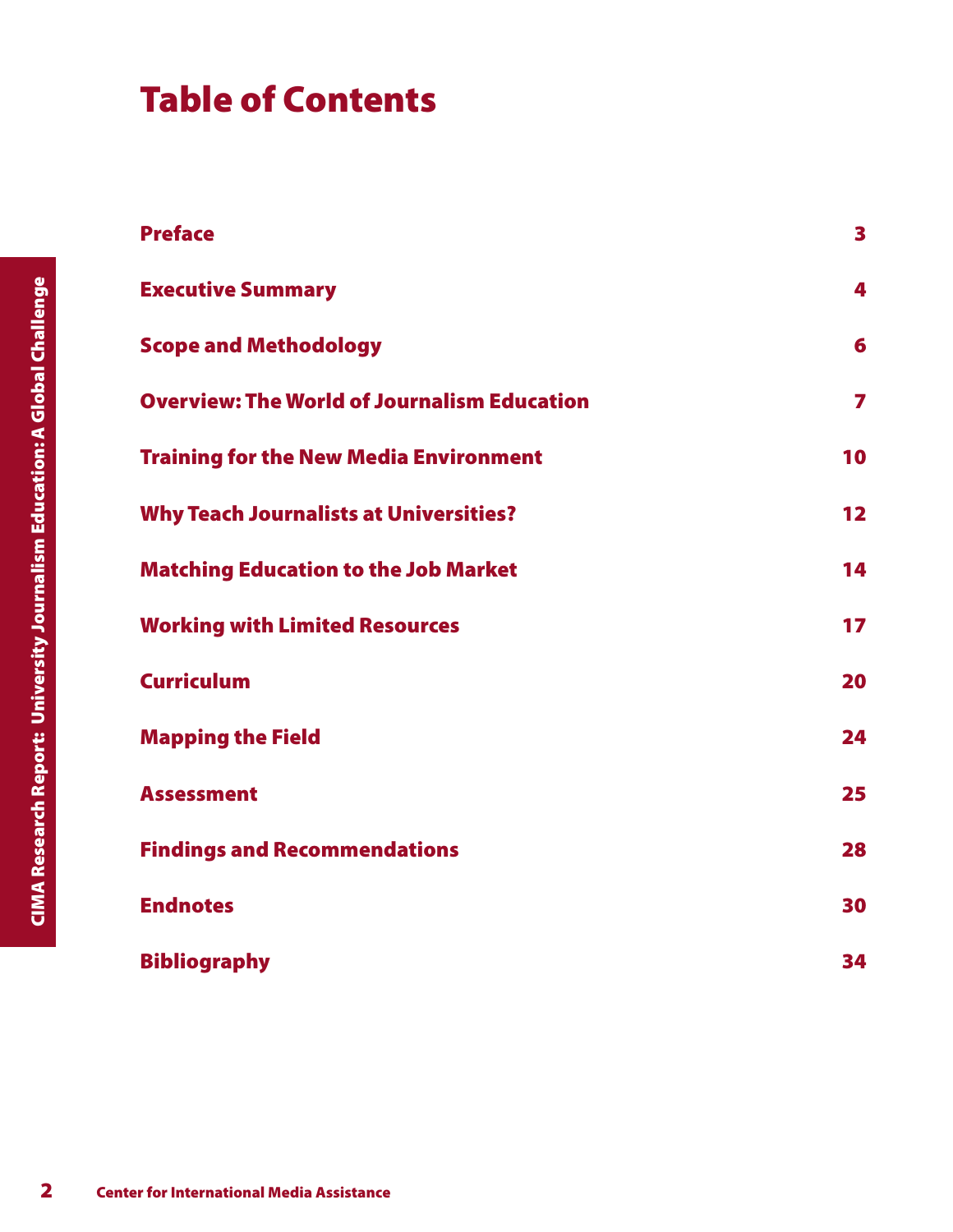

The Center for International Media Assistance (CIMA) at the National Endowment for Democracy (NED) commissioned the current study on the state of journalism education worldwide to get a better understanding of whether and where international media assistance can be directed to address the challenges facing university-based training.

CIMA is grateful to Ellen Hume, director of the Center on Media and Society at the University of Massachusetts, Boston, for thoroughly researching this topic and authoring this comprehensive report. Her personal conversations with different journalism educators present at the first World Journalism Education Congress that took place in Singapore, June 25-28, 2007, bring unique and first-hand perspectives to the attention of media developers.

We hope that this report will become an important reference for international media assistance efforts.

Maynete 21. Selin

*Marguerite Sullivan Senior Director Center for International Media Assistance*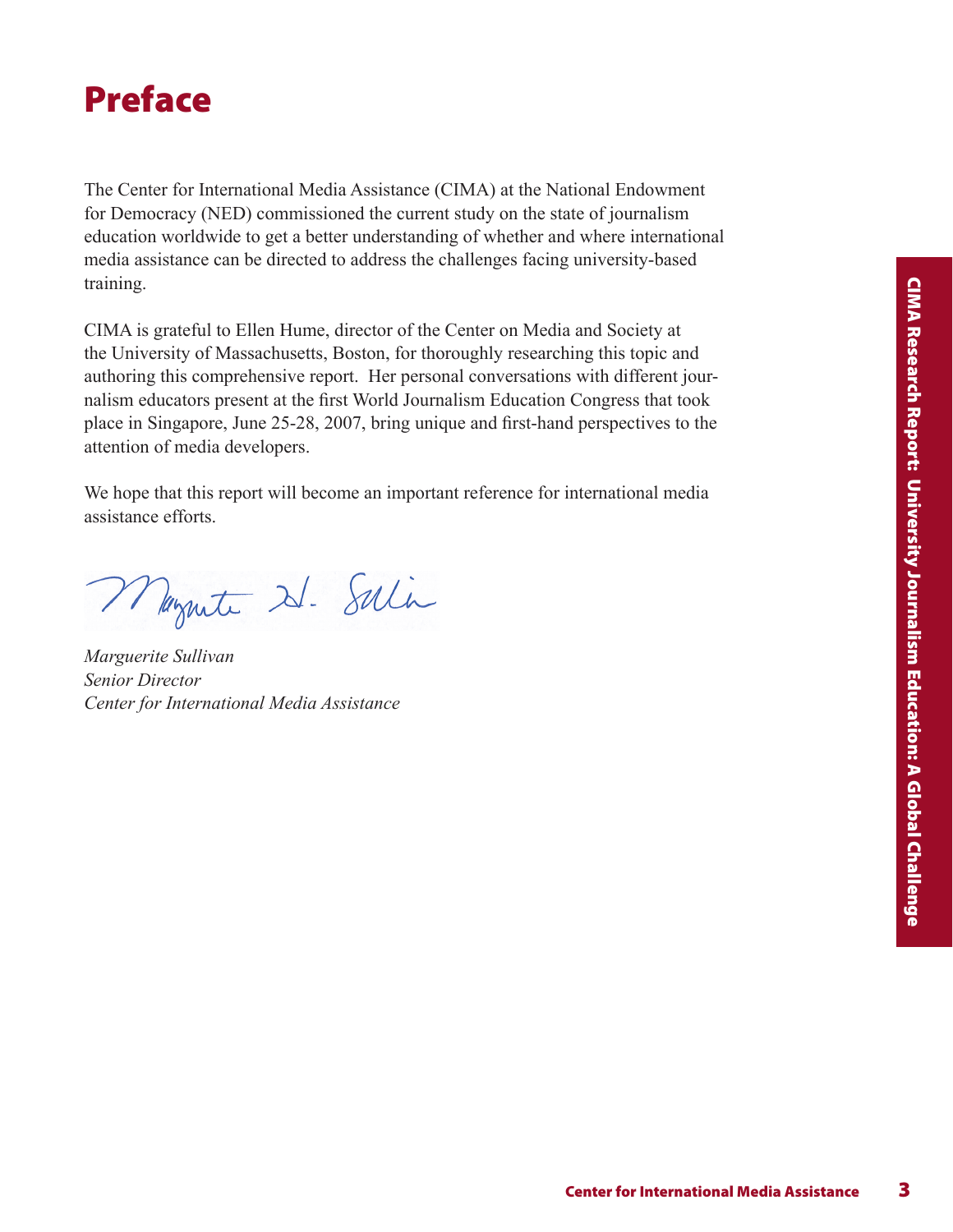### Executive Summary

The Center for International Media Assistance (CIMA) at the National Endowment for Democracy aims to strengthen the support, raise the visibility, and improve the effectiveness of media assistance programs by providing information, building networks, conducting research, and highlighting the indispensable role that independent media play in the creation and development of sustainable democracies around the world. As part of its research initiatives, CIMA commissioned a study on the current state of journalism education worldwide to achieve a better understanding of how and where international media assistance can be directed to address the current challenges of university-based training.

Programs by providing information<br>
lighting the indispensable role tha<br>
dent media play in the creation are<br>
ment of sustainable democracies is<br>
world. As part of its research initial<br>
CIMA commissioned a study on the stat The student demand for university-based<sup>1</sup> journalism studies is surging around the world. It is widely believed that most entrylevel professional journalists come out of university-based journalism programs, which makes universities an important factor in media capacity building.<sup>2</sup> In addition to educating a region's future journalists, these university programs may influence government media policies and the general culture. They also offer international media developers the advantages of strong local grounding in established institutions.

Yet basing this training in universities also poses dilemmas for those intent on improving independent journalism in its role of undergirding and strengthening democracy. The receptiveness of any particular university for enhanced journalism training is contingent on local conditions that vary widely from region to region.

Many journalism faculties remain fixed in the past, teaching the theory of journalism exclusively, while others teach only tradecraft without proper grounding in ethics and other studies. Too many programs merge the teaching of public relations with journalism, failing to underscore the journalists' mission as independent watchdogs holding the powerful accountable. Cutting-edge media technologies, which are transforming the media landscape, remain out of reach for most journalism schools despite their critical role in the profession.

At the first World Journalism Education Congress (WJEC) in Singapore in June 2007, 400 delegates from 45 countries highlighted these opportunities and challenges. They noted that in many countries journalism education remains a stepchild at the universities despite growing enrollments. Most programs lack the money and institutional support to reform and adapt to the digital age. Too many universities focus heavily on the theory of journalism and fail to provide hands-on experiences to students. The UNESCO model curricula for developing countries that were unveiled at the WJEC advocate a balance between theory and practice. This may be a useful starting point for some journalism schools, but it is clear that there is no one-size-fits-all approach to university-based journalism training.

A key to improving journalism education around the world is ability of the media developers—government agencies, foundations, and multilateral organizations that support reform in journalism education—to grasp a picture of the challenges facing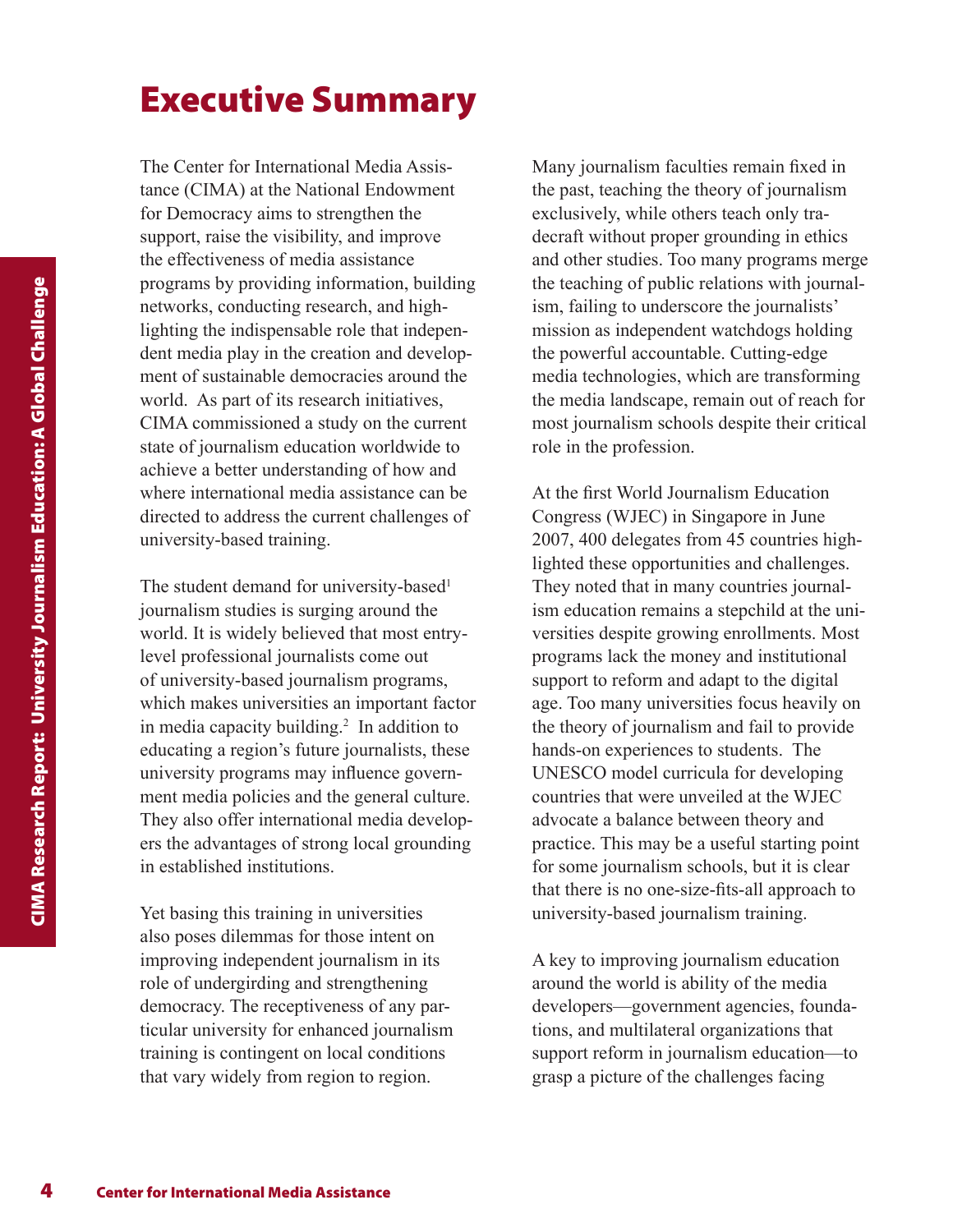journalism educators and focus their support where it can be most effective.

This report therefore explores the current state of university-based journalism education and describes avenues for engaging those international media developers by highlighting three strategies:

- Universities are important for entry-level journalism training. International media developers should consider investing in journalism schools; however, the type and level of assistance should depend on local circumstances.
- International funders are showing interest in mapping journalism education

worldwide. Such efforts must draw information from every part of the world in order to help media developers find the most promising entities for investment of their limited development funds.

• The media sector has changed dramatically, but many journalism programs fail to meet the new challenges of the industry. Media developers can help overcome this gap in several ways: funding teacher training and curriculum development, providing updated educational materials and adequate equipment, facilitating the creation of student-run media to develop practical skills, and funding cross-disciplinary partnerships and programs.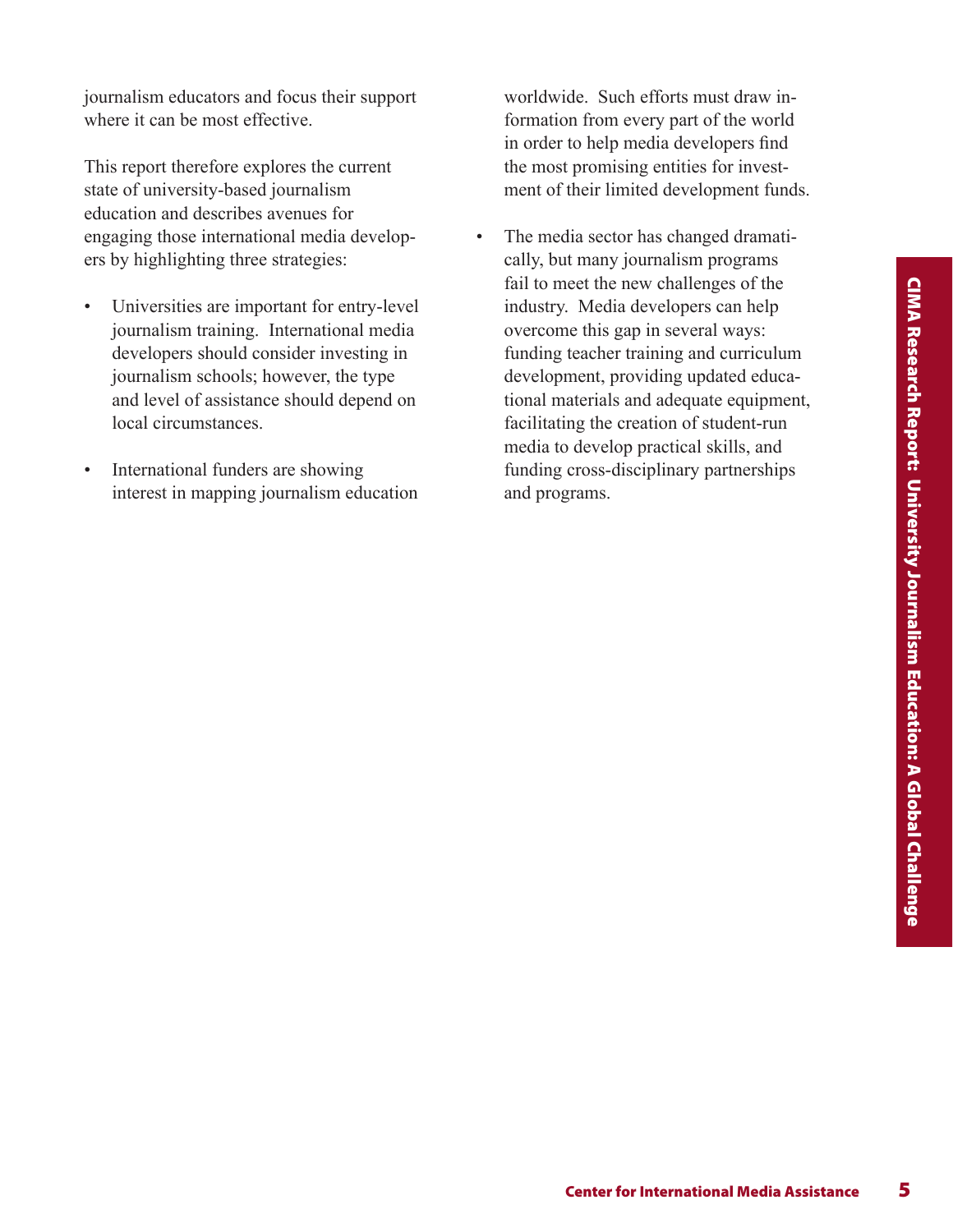### Scope and Methodology

This report examines both the challenges and potential for journalism education in support of democracy through journalism schools and university programs around the world. It draws on several sources:

- Discussions at the World Journalism Education Congress (WJEC) in Singapore, June 25-28, 2007
- The Carnegie-Knight Initiative on the Future of Journalism Education, 2007
- Center for International Media Assistance<br>
Center for International Media Mis<br>
The Carregie-Knight Initiative<br>
The Carregie-Knight Initiative<br>
The Carregie-Knight Initiative<br>
Coloney: The Media Mis<br>
Annerican Support for J • Ellen Hume, "The Media Missionaries: American Support for Journalism Excellence and Press Freedom Around the Globe," 2004
	- Jefferson Institute report, "An Imperative to Innovate: Sustainable Journalism Training in Central and Eastern Europe," 2007
- Findings of an ongoing census of journalism education institutions by the Gaylord College of Journalism and Mass Communication at the University of Oklahoma
- "Model Curricula for Journalism Education for Developing Countries and Emerging Democracies," prepared by UNESCO experts and presented at the WJEC in Singapore
- UNESCO report on journalism programs in Africa, "Criteria and Indicators for Quality Journalism Training Institutions and Identifying Potential Centres of Excellence in Journalism Training in Africa," 2007
- Interviews, academic papers, books, and other research.<sup>3</sup>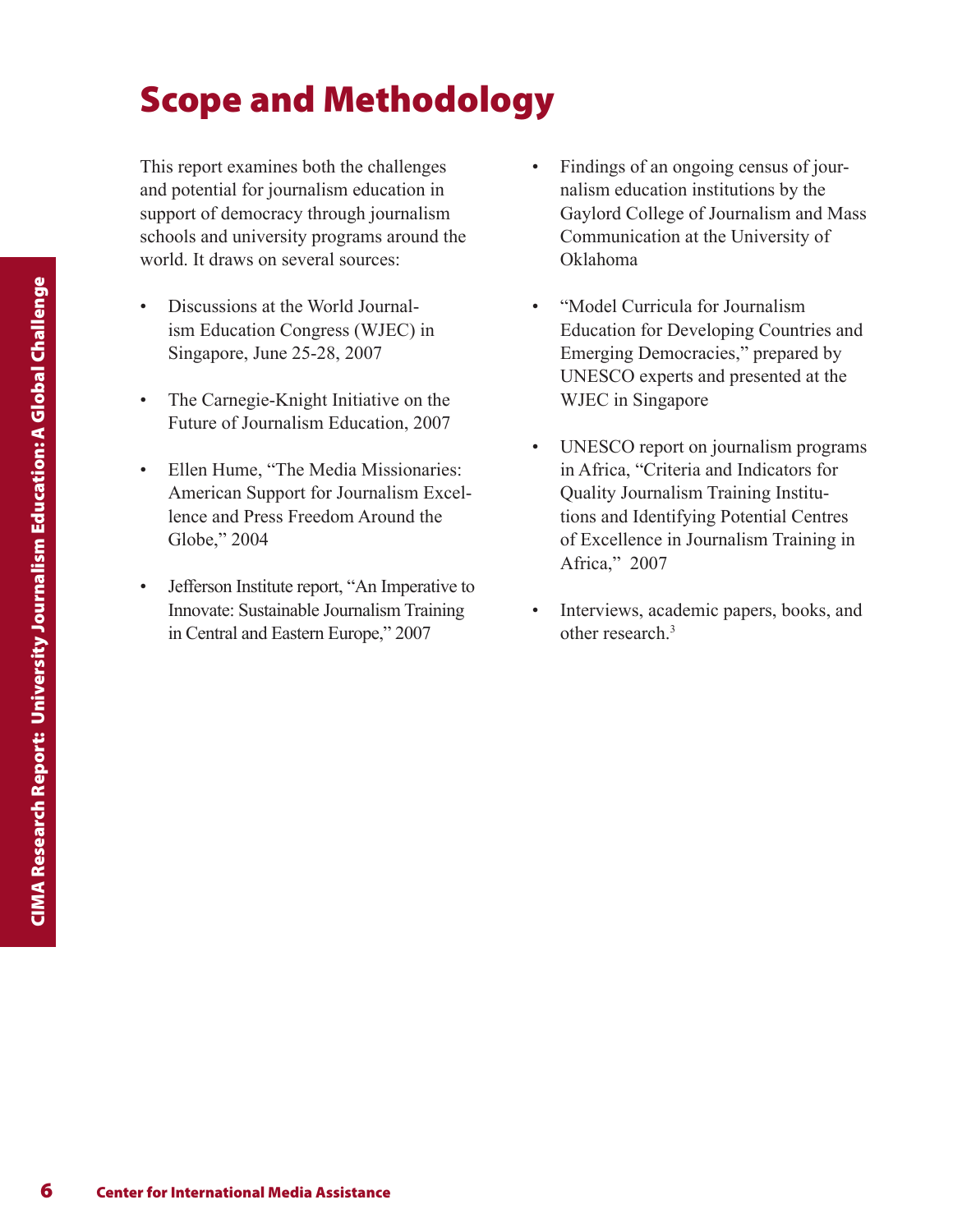## Overview: The World of Journalism Education

At Ibadan Polytechnic in Nigeria, the journalism studies program has two first-generation Macintosh computers that cannot be used because there is no electricity. There is nothing on the dean's desk to type on. There is no water even to flush the toilet. An assistant uses a manual typewriter to post information on a central bulletin board  $4$ 

Journalism educators present at the WJEC did not have much discussion about the relationship between public relations jobs and journalism studies. When the subject did come up, virtually every journalism educator said that, ideally, journalism programs should produce professional journalists. They recognized, however,

A world away, at Shantou University's Cheung Kong School of Journalism and Communication in Guangdong, China, the American-trained dean, Ying Chen, presides over China's first media convergence lab, opened in March 2007. But she wonders if the new investment is worth it. "Is an indoor studio a dinosaur?" she asks, after seeing how

*Journalism schools are vital cultural institutions that can influence governmental policies toward open information, accountability, and free speech—all of which are critical to the health of a democracy.*

that students interested in more lucrative and plentiful public relations jobs enroll in journalism programs because it is the only avenue for studying public relations. And some students who might otherwise choose to become journalists go into public relations, since they cannot find jobs in the news media.

an American film crew outfitted a mail truck as an editing room and drove around with a big screen mounted outside so people could see their work.<sup>5</sup>

In those situations and elsewhere, journalism educators are being forced to adjust to a dramatically new media landscape and to do so with inadequate resources. There is a rapid growth in journalism school enrollments, but no one model of journalism education.<sup>6</sup> The digital divide in Africa and some other regions is getting worse.<sup>7</sup> Thousands of journalism graduates—from Budapest to Shanghai—are going into public relations or marketing, often because they cannot get relevant jobs in the news media.

Yet the importance of journalism education at schools of higher education has arguably never been higher, for those institutions are the largest source of entry-level journalists working around the world.8 These schools also are vital cultural institutions that can influence governmental policies toward open information, accountability and free speech—all of which are critical to the health of a democracy.

Journalism educators everywhere face a dual challenge: the changes in the media sector and the need for change at their universities. "They walk a tightrope between theory and practice, industry and the academy, teaching and research," and between a growth in student demand for journalism studies at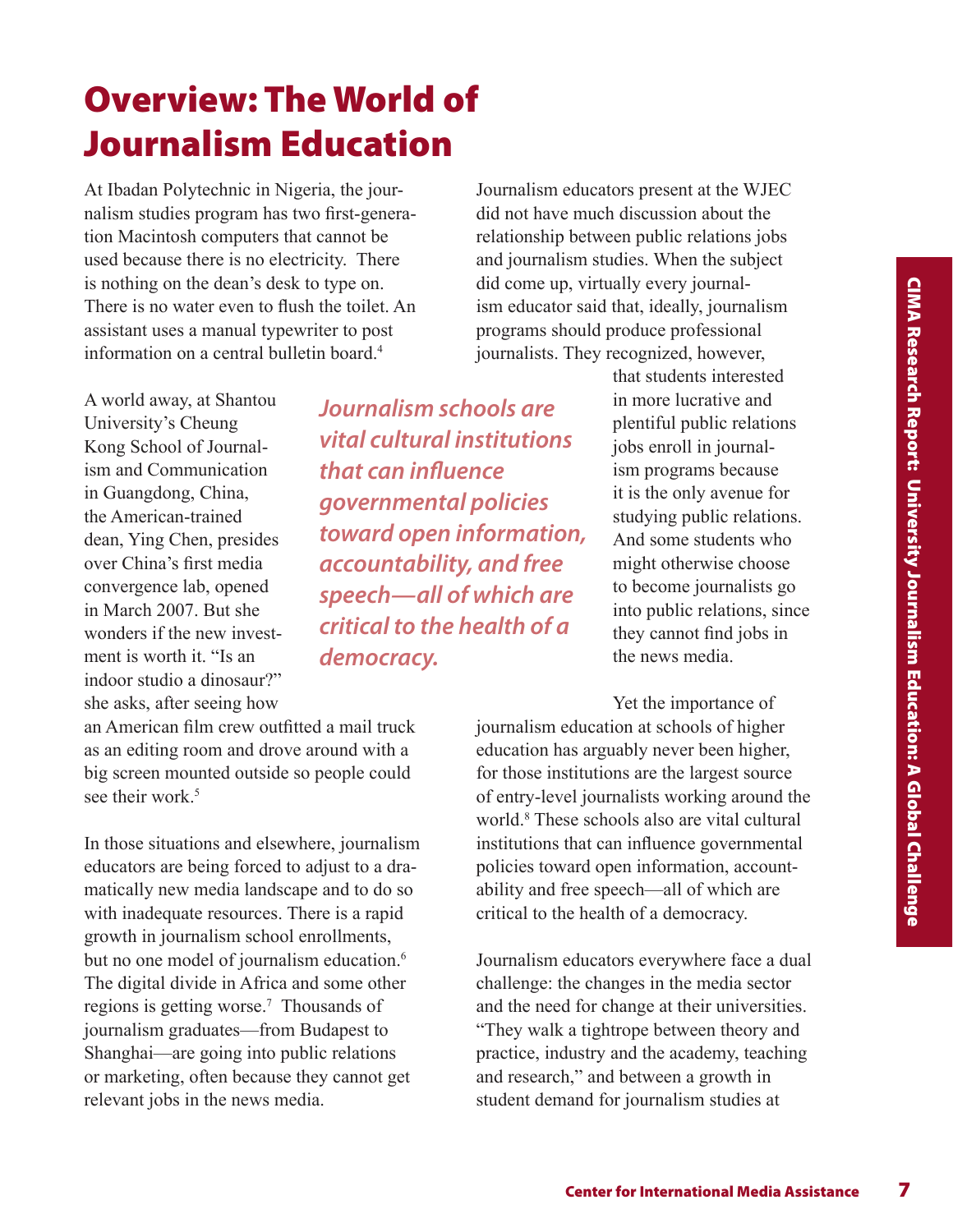a time of reduced opportunities for entrylevel journalists, Australian educator Suellen Tapsall observed at the WJEC.

While excellent journalism schools have existed in Europe and the United States for more than a century, university-level programs are only now being started in other parts of the world.<sup>9</sup> It is one thing to try to train journalists in a mature democracy and quite another to promote the goals of watchdog journalism in nations where journalists may have no access to computers or government information, where autocrats may own the media or jail those who do not cooperate, and where universities lack resources and have organizational cultures that resist change.

Veteran media developers understand the challenges in supporting university-level programs. Krishna Kumar of the U.S. Agency for International for International Development (USAID) has written:

Parts of the world.<sup>9</sup> It is one thing<br>
to train journalists in a matter delay<br>
and quite another to promote the<br>
watchdog journalism in nations were<br>
may own the media or jail those versity<br>
resources and have congrationa Assistance to universities aims to improve educational curriculum, improve technical capacities and enhance the expertise of the faculty. Experience has shown such assistance does not produce immediate results. … Older faculty members resist new ideas or changes in the curriculum. In many transitional countries, the faculty are mainly social scientists and lack direct journalism experience. As a result, they remain more comfortable teaching theory than the craft of journalism. However, it is important that the international community continue to focus on teaching and research institutions. Only established educational in-

#### *COUNTRY SNAPSHOT: CHINA*

There is more openness now in Chinese journalism education thanks to the global information economy. Yet the quality of China's 102 university journalism education programs has been deteriorating for the past 20 years because more students at both graduate and undergraduate levels are registering, without the necessary budget increases to support them, says Ke Guo, a Chinese journalism professor who has assessed the field of journalism education in his country. "Most universities tend to be very theoretical, not so practical. Most depend heavily on lecturing," he said, echoing the complaints of many journalism educators around the world.<sup>11</sup>

Chinese journalism has developed in nonpolitical areas, such as sports reporting. Censorship and self-censorship, however, are applied when it comes to the coverage of more sensitive and politicized areas. "Things are always changing, so the policies are always changing," Professor Guo said.

stitutions can provide long-term training to journalists and cultivate the next generation of journalism teachers and researchers.<sup>10</sup>

In Indonesia, Nigeria, and many other developing countries, the most prestigious journalism schools are hungry for access to modern technologies and academic exchanges. Yet most of the 400 journalism educators representing 45 countries at the WJEC seemed to still be working in the traditional categories of print and broadcast, while teaching the newer media,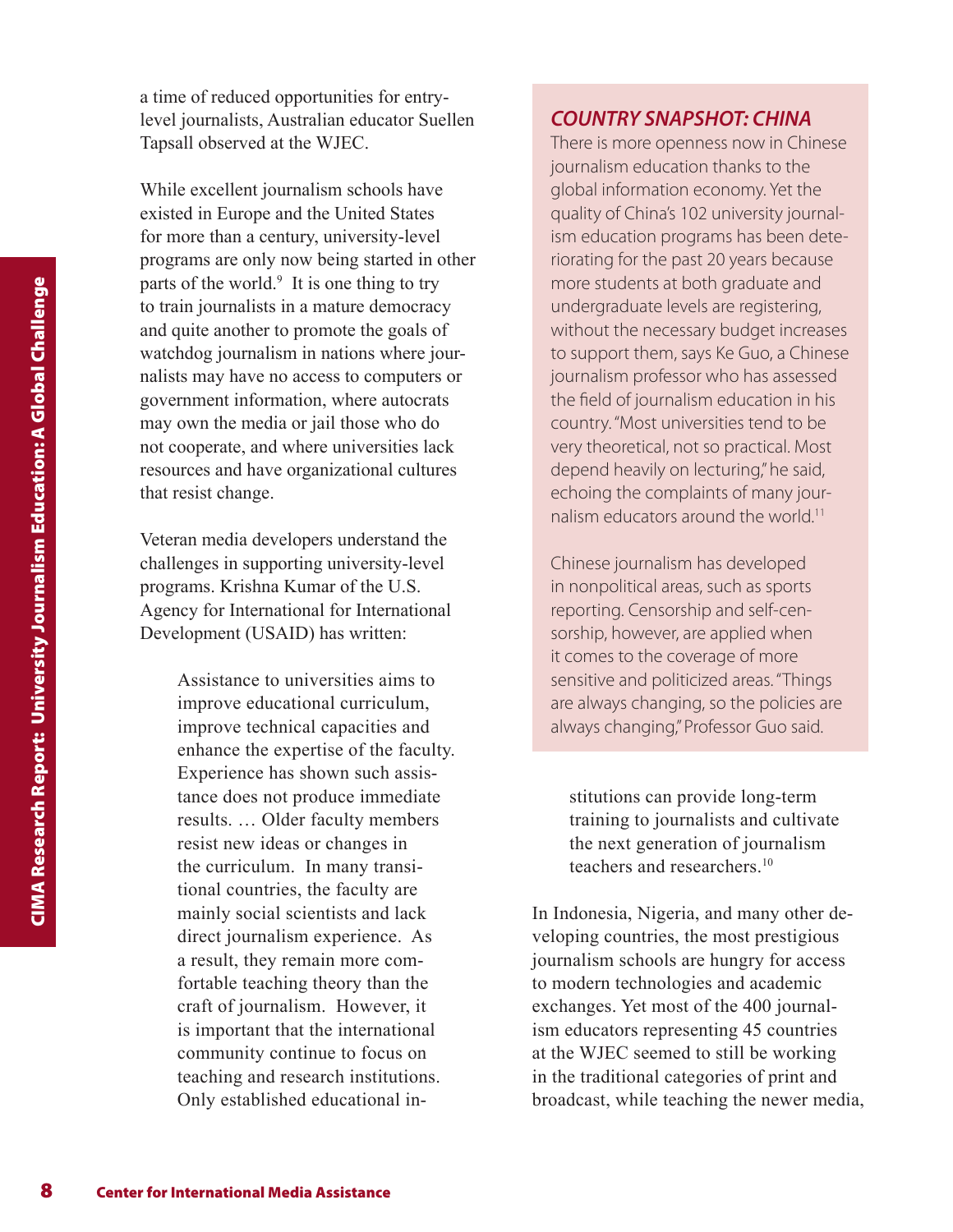like online news and podcasting, only as an afterthought.

And in many countries, journalism education is still a stepchild at the university. Indeed, in some societies journalism is viewed as a "thing girls do" and is a low-ranking curriculum taken by those who did not get good scores in science, law, or other more prestigious academic fields.12 In other societies, female journalists may become victims of gender discrimination, doing behind-thescenes petty tasks while their male colleagues are entrusted with good assignments.

While many academics may reject journalism education as mere tradecraft, some practitioners are underwhelmed as well. Paul Knox, chair of the Journalism School at Ryerson University in Toronto, Canada, was told by an editor that he would not hire any of Knox's students "unless they could prove to me that they had repented of nearly everything they have been taught."13

Years of theoretical studies at universities "leave most young journalists unprepared for the practical aspects of the job," according to the Jefferson Institute's study of journalism training centers in Eastern

#### *COUNTRY SNAPSHOT: THE PHILIPPINES*

and journalism schools in the<br>but graduates are increas-<br>may into advertising and public<br>rather than journalism, since<br>ustrices pay better and offer<br>assembles. We have the<br>search Media Assistance Research Report<br>all Sullin In the Philippines, journalism educators are looking for updated materials books about the discipline of journalism, computers, and digital and video cameras. There are over 200 communication and journalism schools in the country, but graduates are increasingly going into advertising and public relations rather than journalism, since those industries pay better and offer more job opportunities. "We have the freest press in Asia, but we also have extrajudicial killings. That's the irony of it we are free as a bird, but watch out," said Gerardo Josue, who teaches at Miriam College.15 He and other educators are trying to develop materials for distance journalism learning, but they do not have sufficient resources.

and Central Europe.14 Yet news organizations do not always know what kinds of skills they should look for these days, particularly as new media technologies scramble the old models.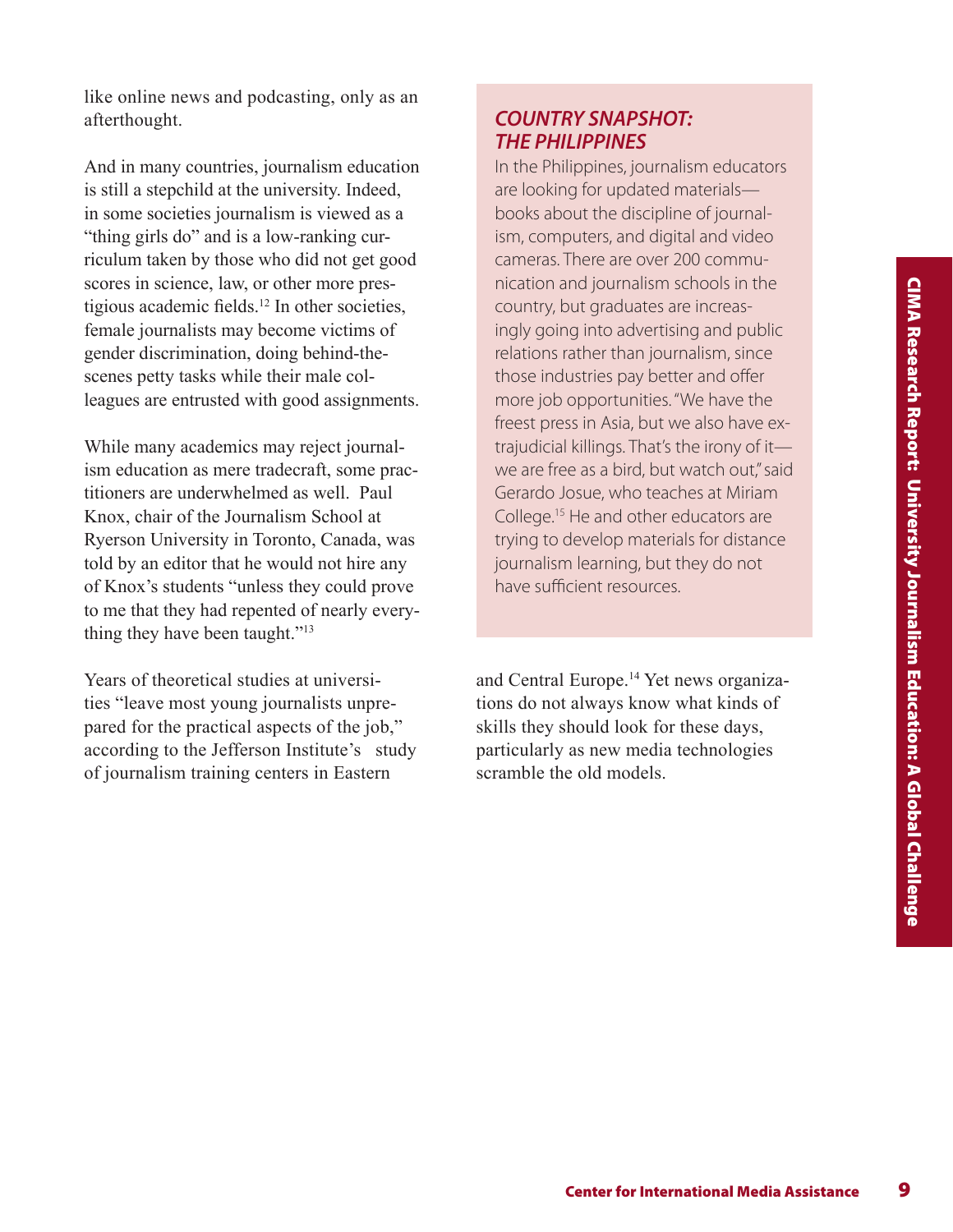### Training for the New Media Environment

Most professional journalists around the world are still at work in traditional jobs at newspapers, radio and television stations,

For disciplines of journal and writing facts and writing facts and writing clearly on a deadline—should remain and the center of journalism education today, even if professional, fact-based news has less traction in a fi and magazines. Educators agree that learning the core disciplines of journalism—checking facts and writing clearly on a deadline—should remain at the center of journalism education today, even if professional, fact-based news has less traction in a field crowded with viral cell phone reporting and Internet rumors, social networking, talk show culture, and amateur "citizen journalism."

Yet no one can afford to ignore the new media environment; fresh thinking is needed along with expertise and access to the new technologies. The traditional one-way, topdown model in which a small number of highly trained professionals

present content that would otherwise not be available to the public is becoming less and less relevant, even in developing countries. Both the Internet and cell phones must be studied not just as tools, but as competing modern sources of news throughout the world.

Alex Gerlis, head of training at the new BBC College of Journalism in London, estimates that there are 150 to 200 "citizen journalists" for every professional journalist in the world. He argues that the issue is not whether this new phenomenon of citizen

#### **Cell Phone Journalism**

*In developing countries mobile phones are having an exceptional impact, penetrating regions which are not being serviced by land lines. Thus we are seeing new uses daily for this increased connectivity, from reporting election results in emerging democracies to opposing authoritarian governments in order to bring about new democracies.*

journalism via the new media is good or bad for journalism, but how journalism professions should cooperate. "It raises the bar for journalists, the need to differentiate between the professionals and the amateurs," Gerlis said.<sup>16</sup>

Two billion mobile phones are in use around the world, which is more than twice the number of phones connected to land lines. For many, the text function of cellular phones is as important as the voice communication, enabling citizens to send and receive news stories at the touch of a button. According to the Aspen Institute, Brazil, China, India, Nigeria, and Saudi Arabia are some of the

*—The Aspen Institute17*

countries where cell phone use is "deeply embedded."18

- In China, for example, one-fourth of the population—more than 400 million people—now use cell phones, compared to just ten percent who use the Internet.<sup>19</sup>
- In recent Filipino elections, cell phone cameras were linked by open lines to a major broadcasting network and were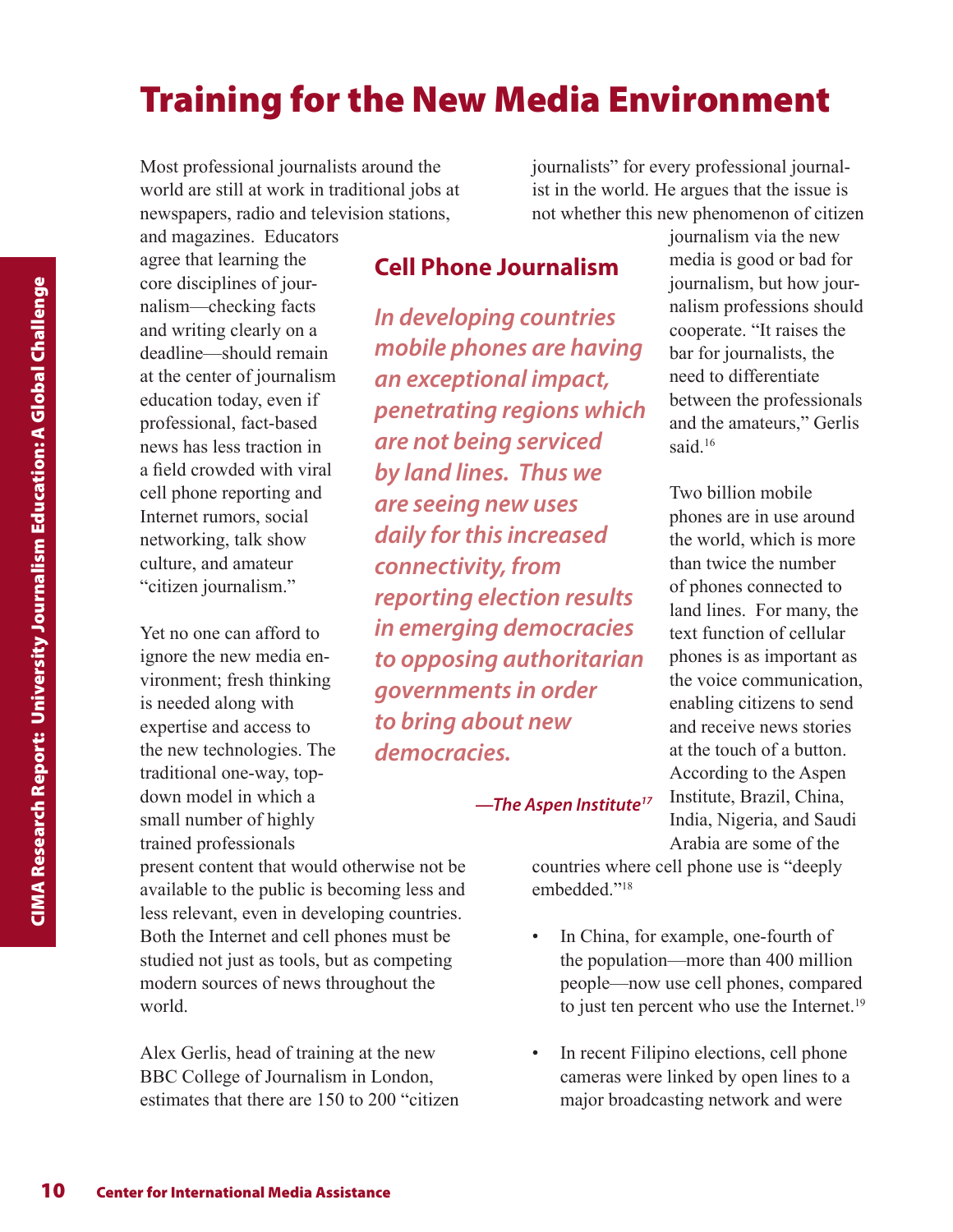effective in preventing voter fraud.20

In Ghana, more than one-third of the population has a mobile phone, compared to only 3 percent with Internet access. Individual "citizen journalists" used their phones to call in reports of local election results to radio stations, who broadcast the information nationally.21

The Aspen Institute report noted that because the costs of becoming a "citizen journalist" by writing a personal blog or uploading video from a cell phone to a website are minimal, this change in the media environment is especially suited to developing nations.<sup>22</sup> The new technologies are transforming countries where autocratic rulers try to limit citizen access to information, or where media ownership is concentrated in a few private hands. The Jefferson Institute concluded that "[i]n these conditions, the media often reflect the interests of their owners …. [A] plurality of media sources becomes important, with each source offering a sliver of the story. Technologies that would rapidly bring such plurality should be encouraged."23

The new media are helping to foster a "new global dynamic," according to Joseph Nye, Distinguished Service Professor at Harvard University and the former dean of Harvard's John F. Kennedy School of

Government. Observing that in China, for example, 30,000 police are attempting to monitor more than 100 million Internet users and 400 million cell phone users, Nye said: "These new media cannot be controlled, and they are helping to bring about a social and sexual revolution that will provide the basis for the demand for political change."24

ications for journalism education<br>
and idable. "We have to be careful<br>
cautioned Kathleen Recen, an<br>
n who directs Internews' Asia, En-<br>
and New Media projects. "The<br>
methe U.S. are amplified in devel-<br>
portions. The cuti The implications for journalism education are unavoidable. "We have to be careful that we're not trying to replicate a dying industry," cautioned Kathleen Reen, an Australian who directs Internews' Asia, Environment and New Media projects. "The issues from the U.S. are amplified in developing countries. The citizen media question needs to be addressed. In the developing world, traditional media and new media are also in a race because they haven't had an open policy environment. There is a new explosion of voices that don't relate to journalism traditions."25

Alex Gerlis of the BBC's College of Journalism observed in a WJEC keynote address that bloggers and user-generated content from "citizen journalists" help turn journalism from a lecture into a conversation. They force conventional media to listen to their audience and democratize their processes. This increases the emphasis for professional journalists to check their material and moderate the public information flow.26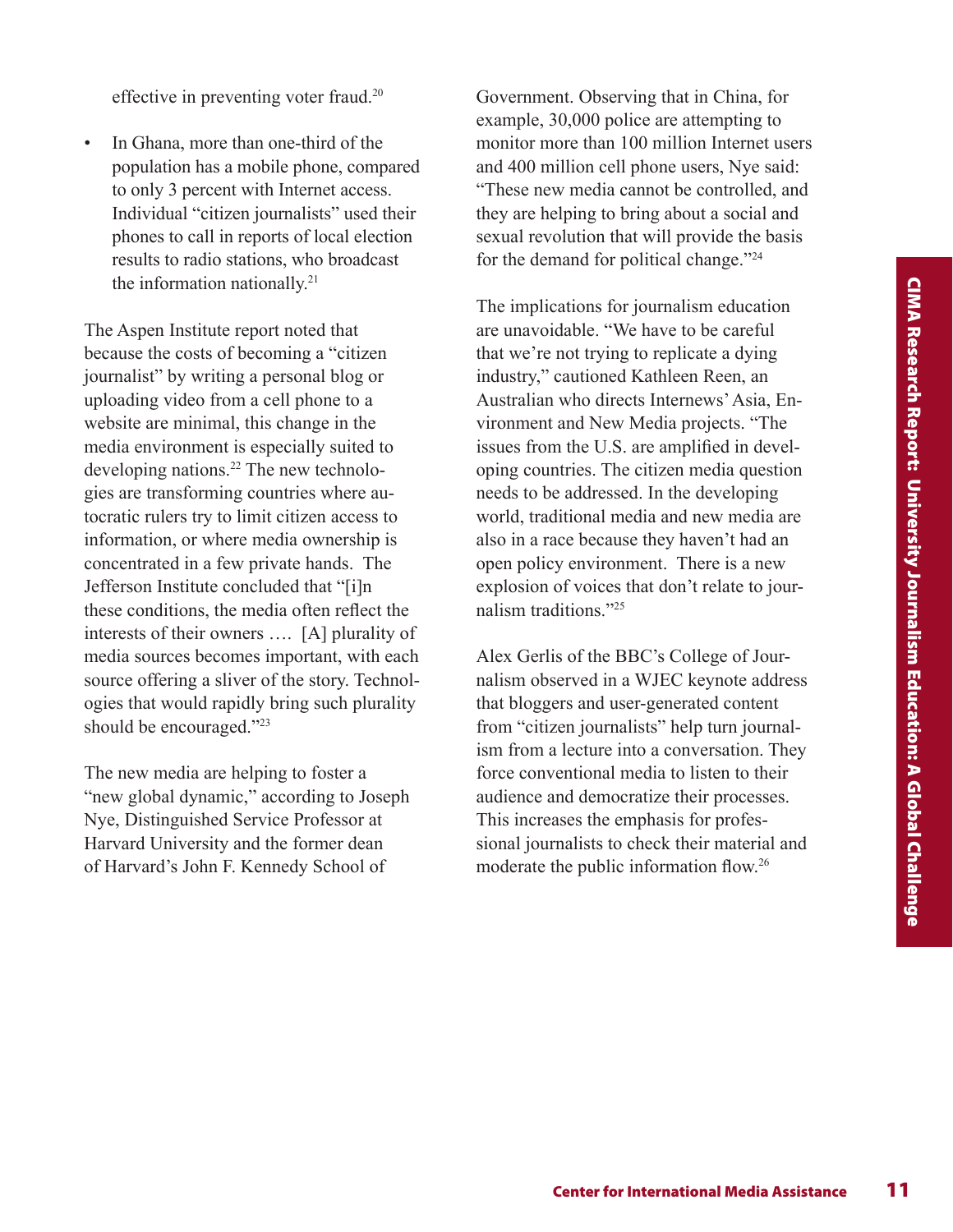### Why Teach Journalists at Universities?

Journalism educators must be nimble, and adjust their curricula as new applications and trends arise. Yet universities are notoriously slow to adapt. Why, then, invest in college-based journalism programs?

Journalism programs housed within universities and colleges, or polytechnics in Africa, have some significant advantages over independent journalism training centers and workshops:

- Journalism faculties are the main source for educating new professional journalists. Mid-career, in-house journalism training is important, but emerging journalists come out of universities.<sup>27</sup>
- Universities are established local entities, which addresses the need for training to have a strong local component.
- Long-term training in a university journalism program provides "a systematic and comprehensive exposure for trainees both in the theory and practice of journalism," said USAID's Krishna Kumar.28 "If you can build [university programs] up, they stay for decades," added Ivan Sigal of Internews.<sup>29</sup>
- University and controllation international Media Assistance Center for International Media Assistance Center for International Media Assistance CIMA Challenge CHALLENGE THE THAN RESEARCH THE THAN RESEARCH CHALLENGE CONTR • Universities may have better political status and infrastructure to handle training contracts and grants than a nongovernmental organization (NGO). Kumar said that "recipient countries are more receptive if media assistance is provided through established intermediary organizations rather than from the bilateral donor directly."30

#### *Teaching Journalism in Autocratic Countries*

Journalism is becoming "a live topic in the Arab world" because of satellite television, says Professor Leonard Teel, director of the Center for International Media Education at Georgia State University. He was a founding member and the first president of the Arab-U.S. Association for Communication Educators. In the Arab world people are emailing and Googling, so if a government-controlled news organization is not reporting what other news organizations are, it loses credibility. "Governments can't control the news, so they are opening up their media," Professor Teel said.

Still, there are constraints about what educators can encourage journalists to cover in these nondemocratic nations. Watchdog journalists can cover corruption and other scandals among lower to mid-level bureaucrats. Educators get around touchy issues about free speech or access to information by focusing on "professionalism"—the need for accuracy and accountability for what one writes. "Autocracies all agree on this, irrespective of freedom of expression," Professor Teel concluded.34

Universities may have institutional authority or influence with the government to help shape media policies. Journalism schools are often underutilized as sources of policy research and activism, Kathleen Reen of Internews said.<sup>31</sup>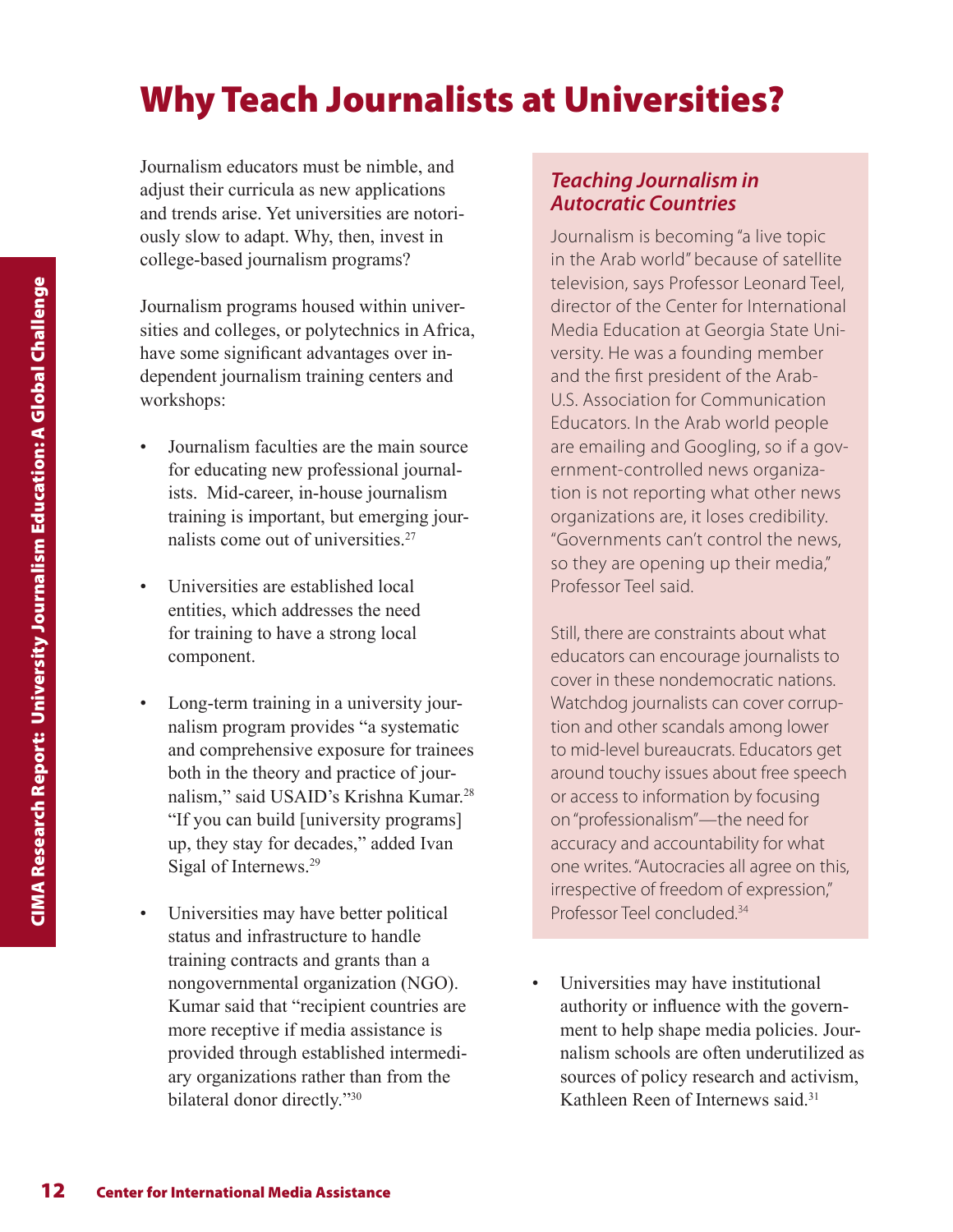• Journalism faculties can influence the rest of the university, and thus the society, to value open media, good journalism, and public expression. "This is the place to influence young people, to build a constituency," noted Drusilla Menaker of IREX.<sup>32</sup>

In addition to teaching undergraduate and graduate courses in the theory and practice of journalism, such professional schools serve as the "intellectual wing of their profession," according to the task force of the Carnegie-Knight Initiative on the Future of Journalism Education. Thus those schools should be at the forefront of journalism practice, both technically and intellectually. The task force report argued that such professional schools can "place themselves at the frontiers of their professions, exploring and expanding the limits of what the profession can and should do."

The Carnegie-Kellogg report also argued that along with advancing the "technological, intellectual, artistic, and literary possibilities of journalism to the fullest extent," journalism faculties should "help media employers by identifying and conferring professional skills and habits of mind that do not depend on a particular, perishable set of circumstances to be useful." Journalism schools, the report asserted, "should also be arenas of experimentation on new and interesting ways to get serious reporting before as large a public as possible" and, finally, they should "strive to act as the consciences of their profession."33

Thould also be acmos of experi-<br>
"Should also be acmos of experimental on new and interesting ways to get<br>porting before as large a public as<br>
and, finally, they should "strive to<br>
consciences of their profession."<sup>33</sup><br>
Co Ying Chan, dean of Shantou University's Cheung Kong School of Journalism and Communication in Beijing, China, observed that it is not necessary to dwell on the controversial issue of objectivity. "It's the method that matters, not your attitude. Are you fact-based, verified?" she said.35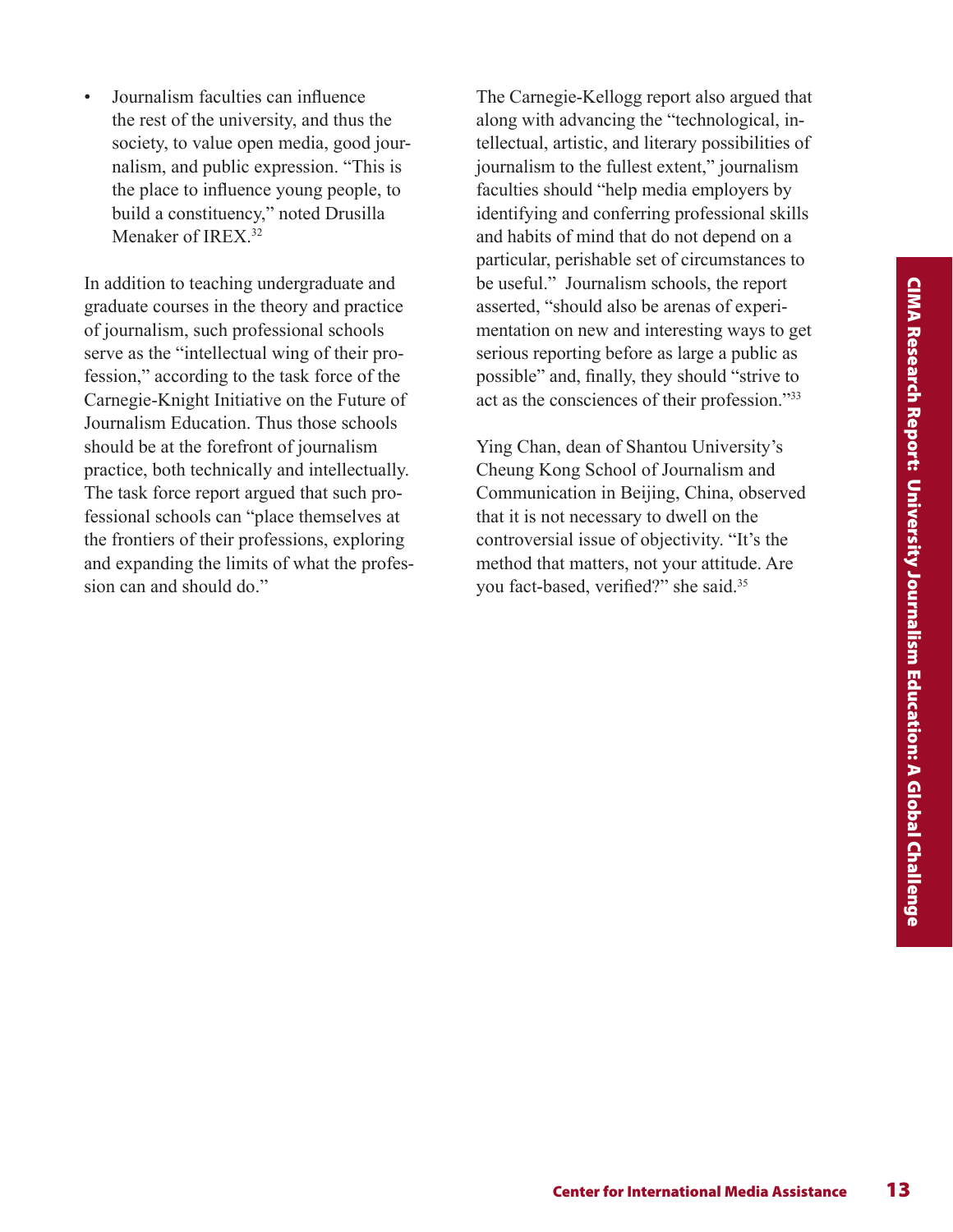### Matching Education to the Job Market

China offers a good example of what is happening to many graduates of journalism schools around the world. There is a sharp increase in the number of journalism students in China but low recruitment rates by news organizations, even though Asia's news job market is relatively robust. Only one-third of China's 32,500 journal-

ism graduates each year are getting jobs in China's 2,199 newspapers, 1,900 TV and radio stations, or 9,074 journals. The others choose to go into public relations, advertising, or unrelated jobs.<sup>36</sup>

What is going on? Too many journalism schools are oldfashioned and entrenched. There is a disparity between what is taught in the university journalism programs and what is needed professionally.

The two strained of the state of the state of the state of the state of the state of the state of the state of the state of the state of the state of the state of the state of the state of the state of the state of the sta Chinese news organizations want interdisciplinary students who are not from journalism programs, Professor Ke Guo said. "As they become specialized, media organizations need to recruit more people from computer, law, economics and the arts, sports and education, which has made the competition for journalism students more intensive than ever," according to Professor Guo. Yet he found that journalism students have difficulty gaining those interdisciplinary skills in the curricula of their journalism programs.37

China, like many other countries, also suffers from old-fashioned textbooks and teaching styles that do not work well in fast-changing media environments. Its universities are not flexible enough to allow professors to move among campuses and faculties, or to bring in adjunct professionals to teach. Students also do not have access to equipment and laboratories.

The same is true in Indonesia, where many universities teach journalism courses, but

*Too many journalism schools are oldfashioned and entrenched. There is a disparity between what is taught in the university journalism programs and what is needed professionally.* 

they focus more on theory than on practice. They have labs, but the equipment is "so-so," according to Awang Ruswandi, director of the Broadcast Center Department of Communication at the Faculty of Social and Political Sciences at the University of Indonesia. Most graduates go to advertising agencies because those who are educated in politics, philosophy, or law get the journalism jobs. As Mr. Ruswandi says, "Rich media organizations

do their own training. We have to negotiate with the industry to appreciate us. Their complaint is that students from the communications department or journalism school only know about the skill of communication, so they hire alumni from other areas."38

Many journalism graduates around the world prefer to go into public relations instead of journalism, and this accounts for some of the enrollment growth in journalism schools.<sup>39</sup> The percentage of journalism graduates going into public relations differs widely from university to university, but it is highest in universities where pubic relations classes are only offered in journalism departments and in countries with a politically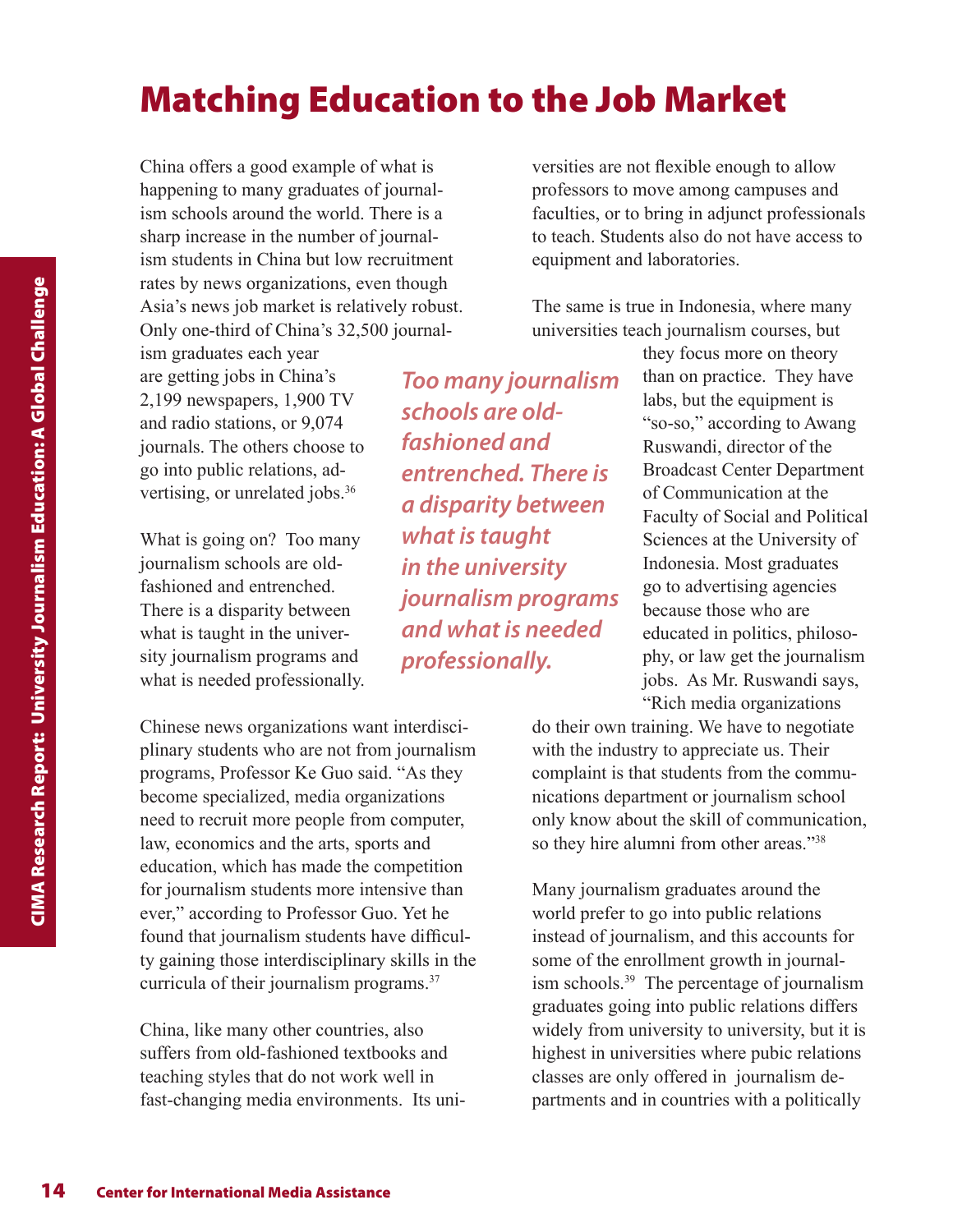or economically challenged media sector. It is worth noting that the opposite was true at the University of Lagos when the Nigerian government privatized the broadcast industry. According to Ralph Akinfeleye, head of the Department of Mass Communication at the University of Lagos, currently a larger proportion of their journalism

#### *COUNTRY SNAPSHOTS: BANGLADESH, HUNGARY, SLOVAKIA AND NIGERIA*

- $\blacksquare$  In Bangladesh, there are three public and five private universities with journalism programs, serving a population of 120 million people. There are more graduates than there are jobs. The 800,000 NGOs that work in Bangladesh are hiring some of these media graduates, according to Shameem Mahmud, lecturer at Dhaka University. The government must approve all journalism courses, even those at private universities not supported by the government. "It takes years" to get a course approved, Professor Mahmud said.41
- In Hungary, journalism and communications are popular college majors, but many graduates go into public relations because those jobs pay more, and there are not enough journalism jobs available. The Ringier newspaper runs a private one-year school specifically for training in print journalism, but there are not enough jobs for all of its graduates. 42
- $\blacksquare$  In Slovakia, a private journalism school founded with help from the Independent Journalism Foundation (IJF) in 1999 sends most of its graduates into marketing jobs, according to the Jefferson Institute. 43 IJF ended its support for the journalism program there in 2003.44

graduates, newly able to find jobs in radio and television, are becoming journalists rather than public relations professionals.<sup>40</sup>

#### *Cross-Disciplinary Partnerships Within a University*

One proposal for addressing students' need to gain broader knowledge of science,

ia, the broadcast job market<br>
deregulated the airwaves.<br>
Government-controlled stations<br>
sydyernment-controlled stations<br>
we yien way to 350 indepen-<br>
if o million people. In the past,<br>
Hand million people. In the past,<br>
e  $\blacksquare$  In Nigeria, the broadcast job market is booming because the government recently deregulated the airwaves. Twelve government-controlled stations have now given way to 350 independent radio and television stations serving 140 million people. In the past, public relations and teaching were the top professions for journalism school graduates; now three-quarters become journalists. These schools, however, need better access to technology. The University of Lagos, the most prestigious of the 58 journalism training schools in the country, has 29 faculty members and a new radio license. The school, which was started by UNESCO in 1966 and is now funded by the Nigerian government, is greatly in need of equipment, including a console and equipment for its radio studio. Currently, it only has 24 PCs and 10 laptops for its 90 undergraduates, 25 master's students, and 17 Ph.D. candidates. It also needs to digitize its print shop, which publishes newspapers, magazines, and books, and the university would like to get help creating workshops on the Nigerian Freedom of Information Bill. Olusegun Obasanjo, the former president of Nigeria, refused to sign into law the Freedom of Information Bill that had been passed after a nine-year struggle.<sup>45</sup>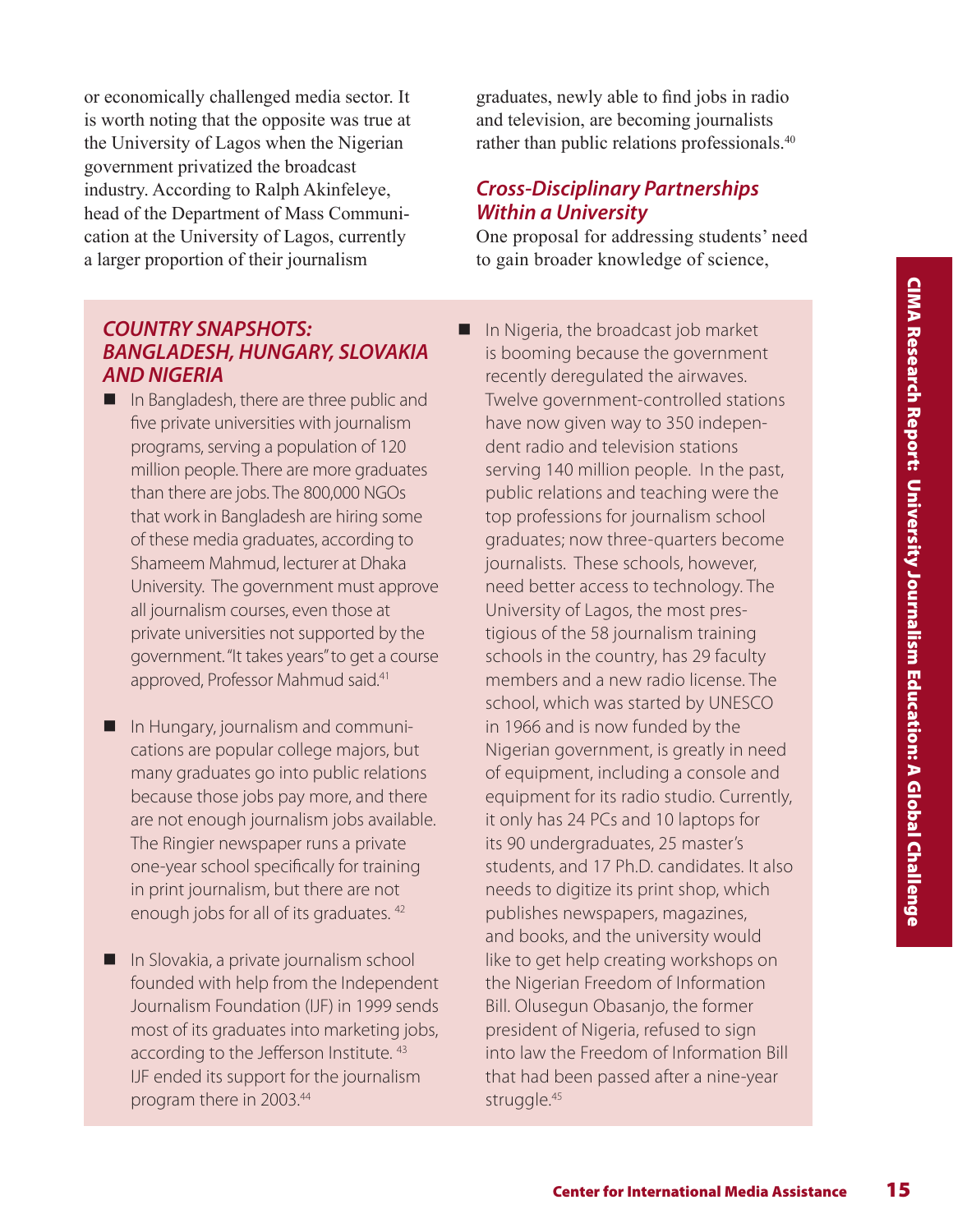law, and other such subjects—so they can better cover the news and meet the demand for such interdisciplinary skills—is for journalism educators to reach out to other faculties in their universities. This can also help journalism schools to garner more respect for journalism studies within the academic world.

The task force of the Carnegie-Kr<br>
tive on the Future of Journalism singugested that in addition to teach<br>
journalism skills, the best U.S. joi<br>
schools should defier joint-degree<br>
with other university departments<br>
would The task force of the Carnegie-Knight Initiative on the Future of Journalism Education suggested that in addition to teaching journalism skills, the best U.S. journalism schools should offer joint-degree programs with other university departments, which would deepen the journalists' understanding of these subjects. Loren Gighlione, former dean of the Medill Journalism School at Northwestern University, strongly endorsed the idea of joint programs so that journalists can become more nuanced and reflect the complexity of the issues they will cover. One good example is Yale Law School's one-year program for journalists to introduce them to key legal issues. Another example is a new scholarship at Medill for computer programmers to study journalism.

The Graduate School of Journalism at the University of California Berkeley has introduced joint degree programs in fields such as law, public health, literature, the arts, public policy, the sciences, humanities, and business, while the Graduate School of Journalism at Columbia University launched a new focus on "teaching [future journalism leaders] to master complex subjects and communicate their essence clearly to general audiences."46

Visiting fellowships and team-teaching across disciplines can also enliven an entrenched faculty, if the universities are flexible enough to institute them.

#### *Partnerships with Media Employers*

Another way for journalism schools to update their curricula in line with the media industry's needs is to form partnerships with companies, such as the innovative program at Brno University in the Czech Republic. The university has created the Institute of Regional Journalism with Vltava-Labe Press (VLP), a Germanowned media company that includes about a hundred Czech regional publications and the mainstream national newspaper, *Mlada Fronta Dnes*. In addition to technical training, the Institute supports journalism instruction in the Brno Faculty of Social Studies. However, the training is limited to people who are working for the VLP media company.47

The Budapest School of Communication offers a four-semester program in partnership with Hungary's government television station, MTV, which provides professional broadcast training. Students study sociology, media studies, law, economics, and television production, in addition to performing work at the station's studios.<sup>48</sup>

The British Broadcasting Corporation (BBC) set up its own College of Journalism in London in 2005; it now trains 96 percent of BBC journalists, as well as many journalists from other companies. The rise of amateur citizen journalists and bloggers increases the importance of journalism training and education, according to Alex Gerlis, who is the head of training at the new school. "Journalism needs to act more like a profession and less as a trade" in order to keep trusted brands that will survive the chaos of the Internet, he said. Gerlis also cited a need for "continuous professional development" for journalists to stay ahead in the competition for audiences.<sup>49</sup>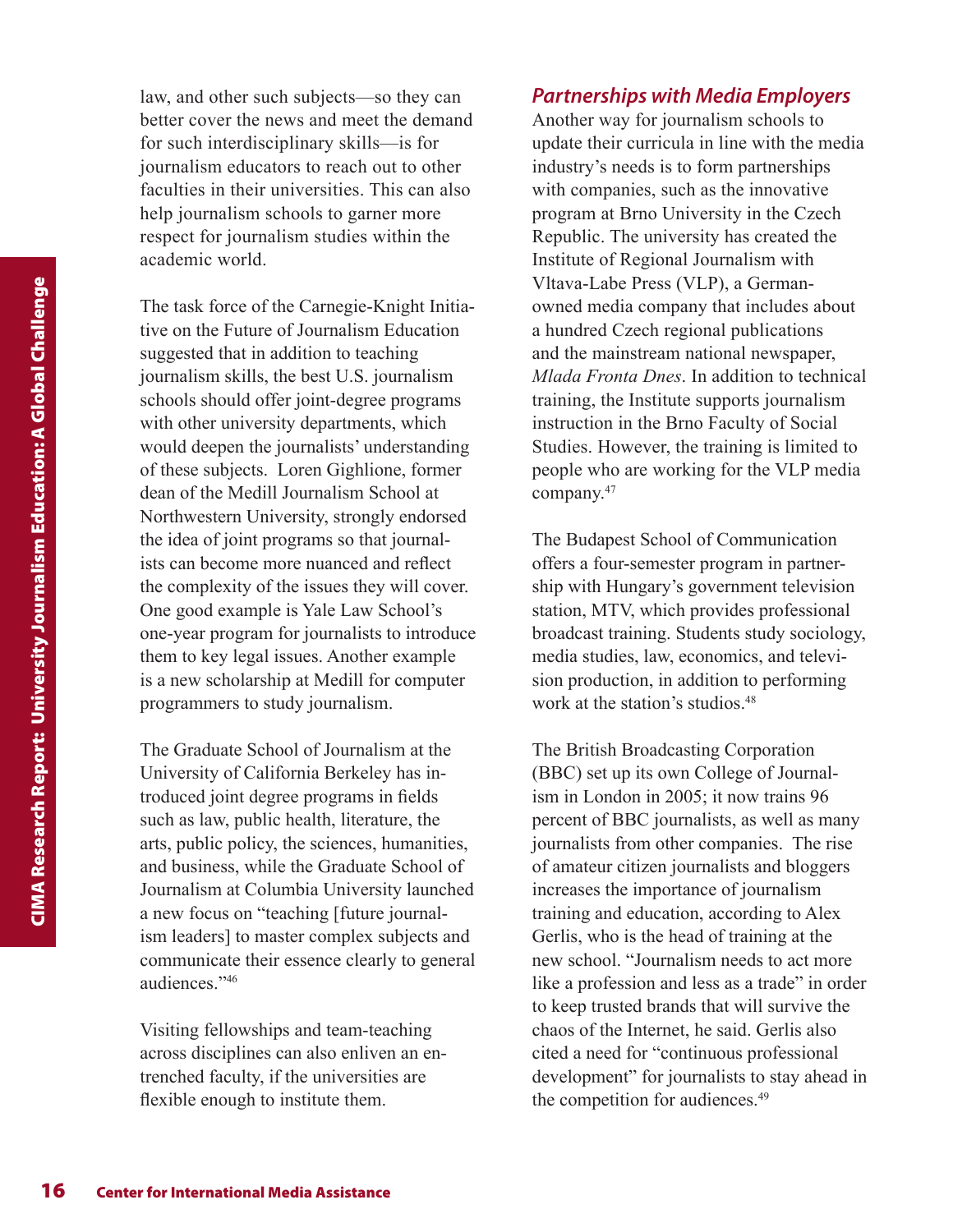## Working with Limited Resources

#### *Equipment*

"It is impossible to train journalists now without equipment," concluded Drusilla Menaker of IREX. "The costs are going down, but the need is going up."50

Shortages of equipment and other needs was a nearly universal concern among the 400 educators attending the WJEC. Many of them pleaded for assistance to set up computer labs, and some said they do not even have books.

Menaker pointed out that a pilot project IREX conducted in Ukraine has shown that simple core media labs with equipment that is likely to be useful for a while, along with funding for a maintenance technician, are possible solutions.

While digital and computer technology is deemed essential to global journalism practice today, some educators cautioned against going overboard on buying equipment that might be cheaper—and more advanced—tomorrow. Loren Ghiglione, former dean of Medill Journalism School at Northwestern University, said, "Students are ahead of the faculty now with equipment. It's got to be about content and values. History and ethics sometimes go by the boards."51

That said, having access to the Internet and media technologies is still important in every region. The UNESCO model curricula (described in detail on pages 20- 21) posit that computers are "essential." Further research is warranted to evaluate what media developers should consider when making grants for equipment.

#### *COUNTRY SNAPSHOT: LEBANON*

India Saudi-American lawyer in<br>
exploit to provide seed money<br>
we fully integrated, converged<br>
boom for journalism training at her conflict,<br>
tighty live during a hot conflict,<br>
ed for journalism education using<br>
we techno Magda Abu-Fadil, director of the Institute for Professional Journalists at the American University of Beirut, has found a Saudi-American lawyer in Philadelphia to provide seed money for a new fully integrated, converged newsroom for journalism training at her university. Even during a hot conflict, the need for journalism education using the new technologies "is elementary and should not be ignored," she said. Recipient of a master's degree in communications from American University in Washington, D.C., Abu-Fadil has a five-year plan to create a master's program modeled on the Columbia University School of Journalism. "We need solid media education, constant training, perseverance, and patience," she said, describing journalism as "the most honorable and misunderstood of professions." One of the leaders who developed the proposed UNESCO curricula, she adds that math skills and "thinking visually" will be part of her own curriculum. One problem: power surges keep burning out her equipment. She will have to rely on an uninterrupted power supply system, which lasts for only four to five hours at a time.52

#### *Other Considerations*

Journalism training at universities is more expensive than conducting workshops. Krishna Kumar noted that "compared to short-term training, only a small number of journalists can be trained with the same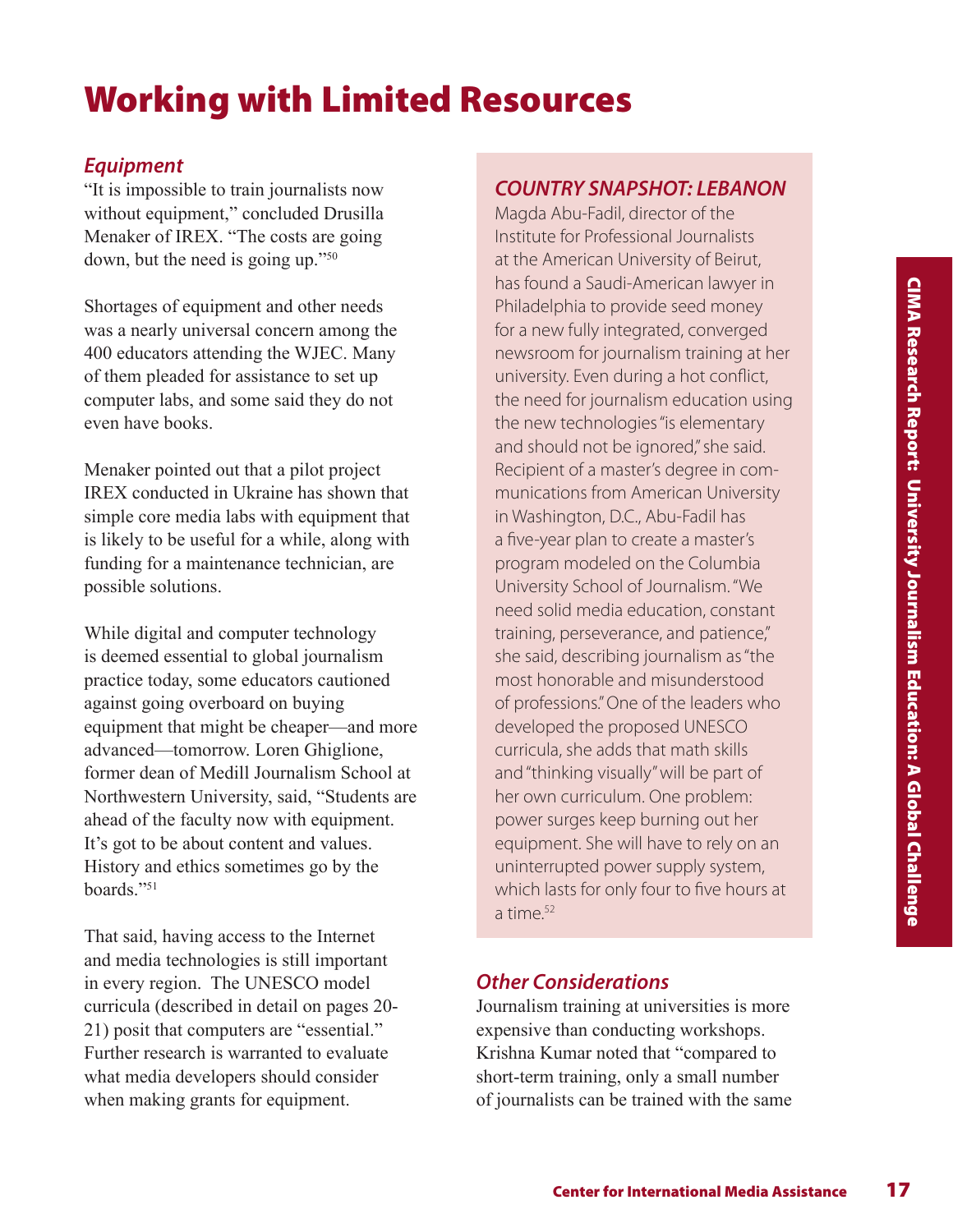resources."53 This problem is exacerbated by the swiftly changing technologies and equipment used by journalists.

Student publications, which often serve in America as training grounds for emerging journalists, are rare in other countries. They could serve as an excellent avenue for hands-on internships for journalism students to gain enough practical experience for more demanding internships or jobs in the

> *Student publications, which serve in America*

> *as training grounds for*

*rare in other countries.* 

*They could serve as an* 

*hands-on internships for* 

*demanding internships or* 

*jobs in the media sector.* 

*journalism students to* 

*gain enough practical* 

*experience for more* 

*excellent avenue for* 

*emerging journalists, are* 

media sector. Teachers would need to have experience as journalists, however, since supervising the tradecraft would involve skills that are practical and professional rather than theoretical.

The Jefferson Institute experts found that the teaching of "niche" journalism—reporting on health and the environment, for example—might attract specialized funding, while also adding more depth to the curriculum.54

Both public and private journalism schools are

**Example 18 Center for International Media Assistance**<br> **18 Center for International Media Assistance Assignments** on the spectrome of the spectrome as journalism, solved involve skills that are practical and professional often second-class citizens within their universities, receiving scant resources to meet the challenges of student demand and a changing marketplace. One notable exception is China, where the powerful Ministry of Education in 1998 designated "journalism and communication" as a first-tier discipline of the social sciences, affording their faculties crucial independent budgets for teaching and research. Previously, those faculties had languished as a second-tier discipline under "literature."

This is a very important step in upgrading old-fashioned journalism schools, Professor Ke Guo observed.<sup>55</sup> He added, however, that most Chinese journalism programs have not yet been upgraded and still take a theoretical approach to the field.

International media development funders and implementers are increasingly interested in introducing up-to-date niche journalism programs in cooperation with local universi-

> ties. With the sponsorship of Merrill Lynch, the Knight Foundation, and Bloomberg News, the Washington-based International Center for Journalists is launching what is believed to be the first global business journalism program at the Tsinghua University in Beijing, China, in September 2007. This master's program, to be taught in English, will train students to cover global business, economics, and finance. The goal of the Tsinghua program is "to create a cadre of top-notch business reporters and

editors, who can produce clear, balanced and insightful coverage of Chinese and global companies."56

#### *Centers of Excellence, Partnerships, and other Networks*

In order to maximize limited resources in Africa, UNESCO is creating networks of journalism schools, with a dozen "centers of excellence" as hub institutions that will receive special support. The centers will attempt to provide magnet opportunities for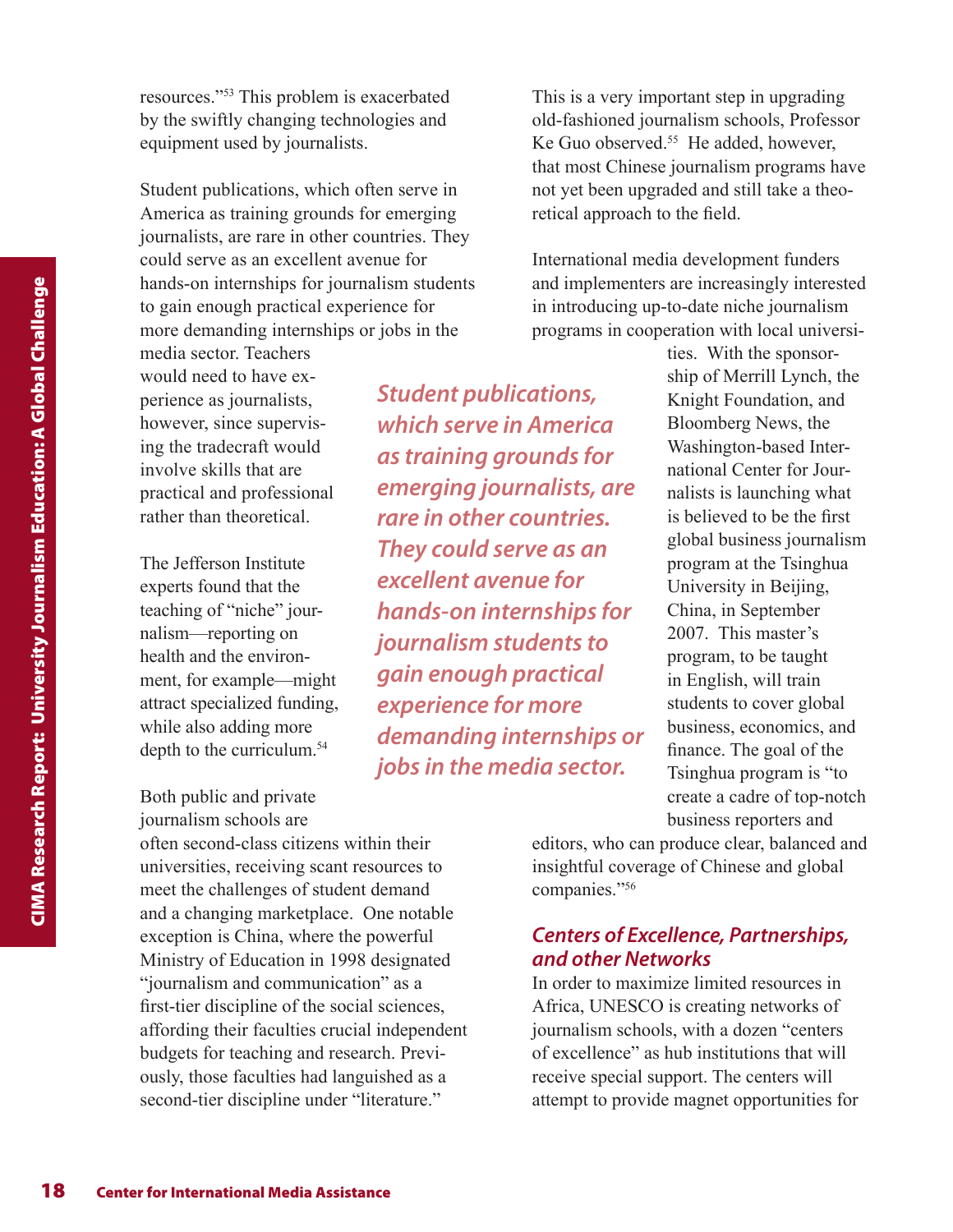students and faculty, and leverage equipment and other resources. The UNESCO report mapping journalism education in Africa<sup>57</sup> suggests that centers of excellence might have the following characteristics:

- scale of operation, making an impact upon a larger number of learners;
- both entry-level and mid-career professional journalism training, for maximum impact on the media's role in development and democracy; and
- public role supporting media freedom and free speech, contributing to media policy development and media law reform, and criticizing bad media practices.

The European Journalism Training Association is also working to create a network of European journalism schools that will facilitate exchange between students and faculty

across national borders.

Center for International Media Assistance<br>Center for International Media Association<br>
The Center University is developing a<br>
ratem University is developing a<br>
ratem of Output the Middle East but<br>
the American students at M U.S. journalism schools should continue their tradition of linking with colleges in developing democracies, Kumar said.<sup>58</sup> This cooperation can have a lasting impact. The University of Missouri and Columbia University founded journalism studies in China in the 1920s, and some of their influence remains there today, despite periods of upheaval and censorship.59 The Medill School of Journalism at Northwestern University is developing a new program in Qatar, which should have an impact not only in the Middle East but also on the American students at Medill, noted former dean Loren Ghiglione. Medill is also developing a program in India. One model is for two schools to partner to develop student reporting teams. Carlton University in Canada is also working in this capacity in partnership with the National University of Rwanda, Ghiglione said.<sup>60</sup>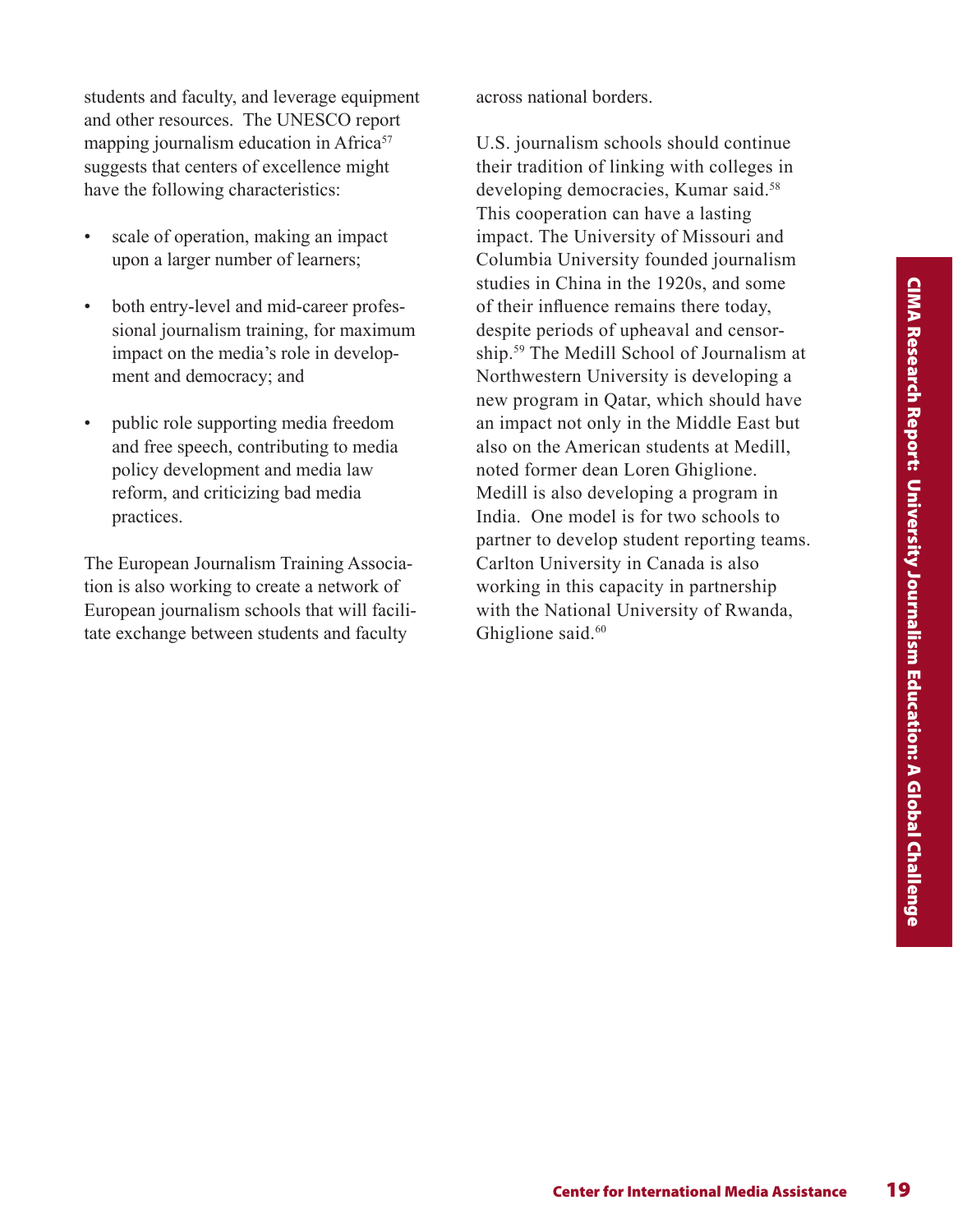### Curriculum

There was broad international agreement at WJEC about the hallmarks of an ideal journalism curriculum:

- **• Provide a balance of theory and practice.** This was endorsed by all, but clearly is not yet a reality in many universities. Too many schools remain focused on theory, while others focus only on tradecraft without examining history, ethics, and the civic role of journalism.
- Practice. This was endorsed<br>but clearly is not yet a reality<br>universities. Too many school<br>focused on theory, while other<br>only on tradecraft without exa<br>instory, ethics, and the civic re<br>alisany, ethics, and the civic repo **• Focus on the core skills of reading, reporting, and writing.** One Filipino educator lamented that "the problem is that [students] do not know how to write. It is a phenomenon all around the world. Students in mass communication do not want to read, and they cannot write."<sup>61</sup>
	- **• Ground students in additional disciplines** by reaching out beyond journalism to such fields as law, economics, politics, and science.
	- **• Give students some experience** through classroom labs and on-the-job internships. "The best way to prepare for journalism is by doing journalism," said one dean.

The WJEC issued a "statement of principles" for journalism education that added more detail, including:

• Journalism graduates should work with "high ethical principles" and be "able to fulfill the public interest obligations that are central to their work." As one

professor put it, they should not be mere "hacks or cannon fodder" for media companies.

- Journalism educators should have links to media industries, critically reflecting on their practices and offering advice.
- Journalism is a "technically intensive field," so practitioners will need to master "a variety of computer-based tools" and, "when practical," journalism education should "orient students to those tools."
- Students should be exposed to a global perspective, including press practices in different countries.
- Journalism education is an appropriate course of study at the undergraduate, graduate, and postgraduate levels.
- Faculties should always include a mixture of academics and practitioners who have experience working as journalists.
- Curriculum should cover media structures, critical analysis of media content, the role of media in society, and, in some cases, media management and business practice.

#### *The Proposed UNESCO Model Curricula*

In 2007 the United Nations Educational, Scientific and Cultural Organization (UNESCO) published the "Model Curricula for Journalism Education for Developing Countries and Emerging Democracies." The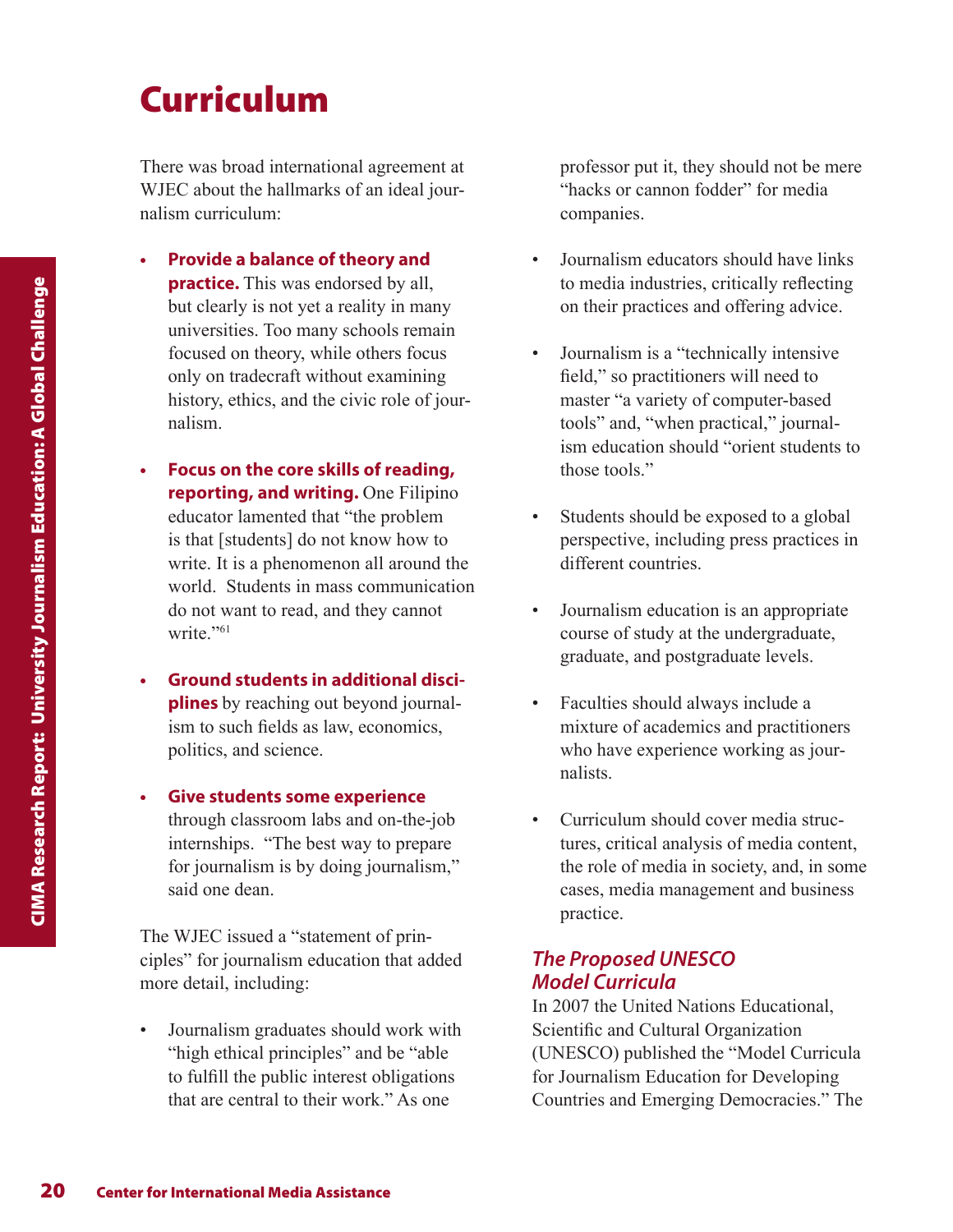proposed curricula, unveiled at the WJEC, were designed to offer "inspiration and assistance" to journalism faculties. "We do not assert that the curricula will suit every situation. The only claim is to try to develop models that, once adapted to local conditions, will lay a foundation for journalism education," said Professor Michael Cobden of University of King's College in Halifax, Canada, who spearheaded the curriculum development effort.

U.S.-trained Professor Akinfleye of the University of Lagos, Nigeria, termed the curricula "a minimum standard. You take a little from it and domesticate it." While the model was too new to garner much specific response at the WJEC, IREX's Drusilla Menaker concluded it was a positive contribution to the field. "People are looking for help, something to hold onto," she said.

The curricula emphasized three "axes" of study: (1) tradecraft, (2) the role of journalism in society, and (3) non-journalism courses that expand the student's knowledge of the world.

The UNESCO team emphasized several points:

- Study in other university disciplines should continue to be seen as basic to professional training in journalism. "Concentration in a second discipline enlarges students' grasp of ways of thinking and sets them up for specialization later in their career." This also reflects a key emphasis of the Carnegie-Knight Initiative on the Future of Journalism Education<sup>62</sup>
- The professional skills of journalism involve "methods of knowing and

thinking" as well as recording and representing.

- Journalism schools should develop partnerships with local media.
- Teachers should "steer students towards study that expands and enriches the language of public life."
- "A number of basic skills and capacities cannot be assumed when students begin their undergraduate studies in journalism"
- The model curricula emphasize intellectual development and the crafts of reporting and writing over sub-specialization in the various media (print, broadcast, or online).

age of public life."<br>
External Media Assistance and capacities<br>
be assumed when students begin<br>
and<br>
and archiversity internation<br>
and writing over sub-spec-<br>
ation in the various media (print,<br>
cast, or online).<br>
Access t Competencies that students should have when they have completed journalism education vary according to the level of the program. But the UNESCO model stresses the following educational goals for all students:

- An ability to think critically, incorporating skill in analysis, synthesis, and evaluation of unfamiliar research materials, and a basic understanding of evidence and research methods;
- An ability to write clearly and coherently, using narrative, descriptive, and analytical methods;
- A knowledge of national and international political, economic, cultural, religious, and social institutions;
- A knowledge of current affairs and issues, and a general knowledge of history and geography.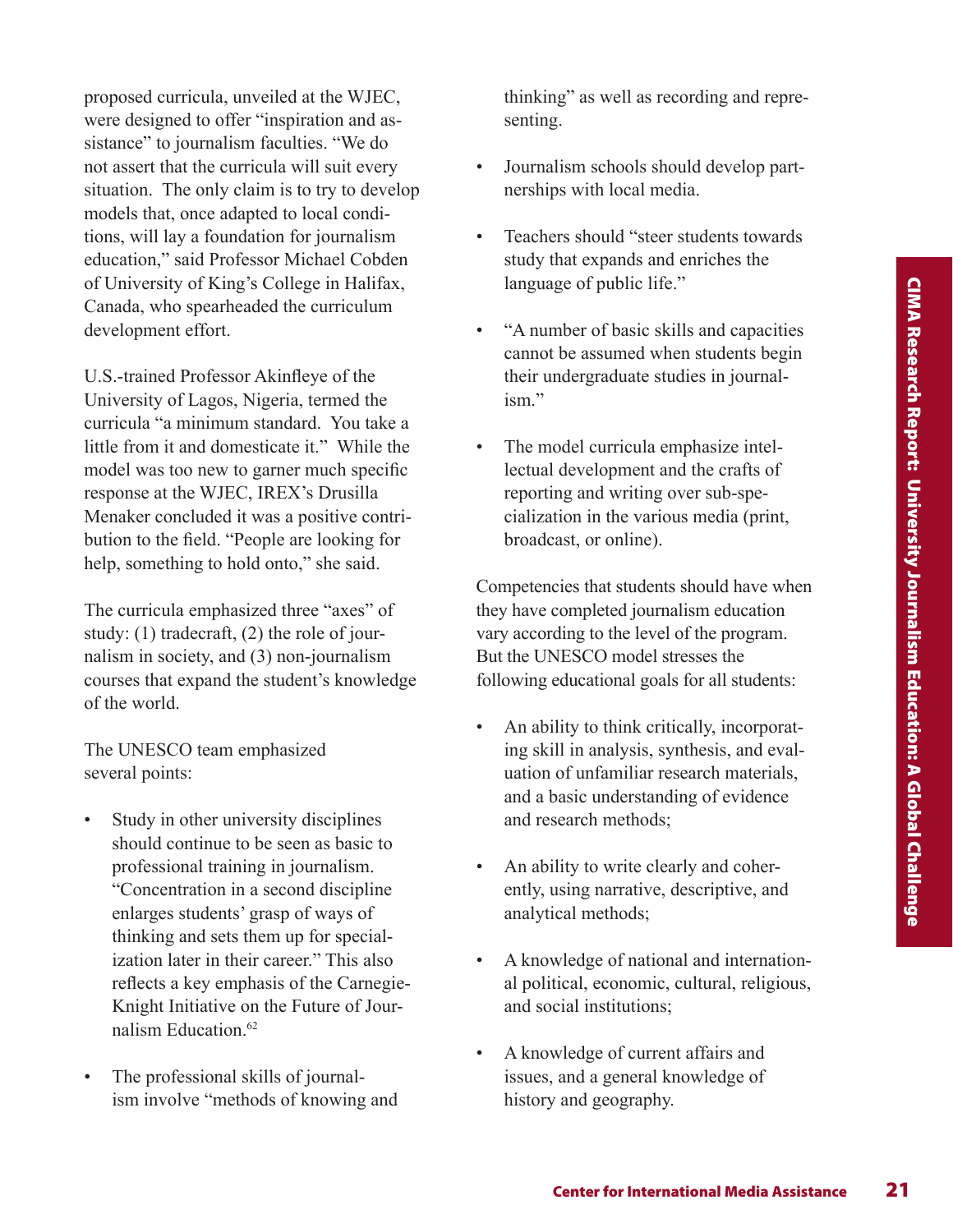#### *Practical Training for Independent Start-Ups*

Some educators have criticized the UNESCO model curricula as irrelevant for countries that have no established independent media sector. "The curriculum assumes they will work for an entity that is much bigger than they are. That is not the normal model," said Kathleen Reen of Internews, referring to places like East Timor and Afghanistan, where Internews has helped to develop radio networks and other media. Instead of focusing almost entirely on producing journalism content, Reen would like to see journalism schools train students to create journalism start-up businesses. "It's the quest for new paradigms. What are the models and options for publishing, broadcasting and disseminating journalism?" she asked.

32 Sand Kathleen Reen of Internews,<br>to places like East Timor and Afgle and the reducation of focusing almost entirely on pro<br>journalism content, Reen would life international form of internation<br>in the simulation of the Training new independent journalists who can operate on their own is a positive step to Professor Shameen Mahmud, lecturer in journalism at Dhaka University in Bangladesh. "In Bangladesh, 19 heads of media companies are in jail, so it is useful to teach them how to be self-employed," he said, noting that outfitting an independent journalist with minimal equipment "is not that expensive." Since less than 10 percent of Bangladeshis have access to the Internet, Professor Mahmud teaches his journalism students to gather news with mobile phones.<sup>63</sup>

 Journalism faculty can partner with business schools to create workshops on how to create independent journalism enterprises. Professor Carol Ames of California State University at Fullerton said her students work in teams to create their own model news organizations, using generic offthe-shelf workbooks about starting your own small business<sup>64</sup>

The demand for more street-wise training is illustrated by the popularity of non-degree courses offered by Transitions Online, an online magazine, in the Czech Republic. According to the Jefferson Institute report, the initiative is "tapping an unfilled niche in the university education market." The magazine has generated "significant income" and now makes most of its money from practical courses on topics such as how to get started in journalism, how to win freelance assignments, and how to survive in dangerous settings. The students, who come to Prague for the training from throughout Europe and the United States, may soon be able to enroll in fee-based distance learning courses from Transitions Online—another market that universities could fill. The magazine is attracting these paying students even though Czech universities, including the prestigious Charles University in Prague, receive government funds to organize occasional entry-level skills training for professional journalists.<sup>65</sup>

#### *Pedagogy*

Pedagogy needs to catch up with the new media technologies and adapt some of its interactivity and peer-to-peer features. Some changes proposed at the WJEC were the opposite of the norm for journalism education in many universities, where lecturers often expound on theory without engaging the students.

Jonathan Charles Hewett, associate director of the newspaper journalism program at City University in London, UK, said his courses stress independent student work, with students negotiating their own assignments and submitting to peer assessment. He believes teachers should become "facilitators of learning, moderators of space, liaising with the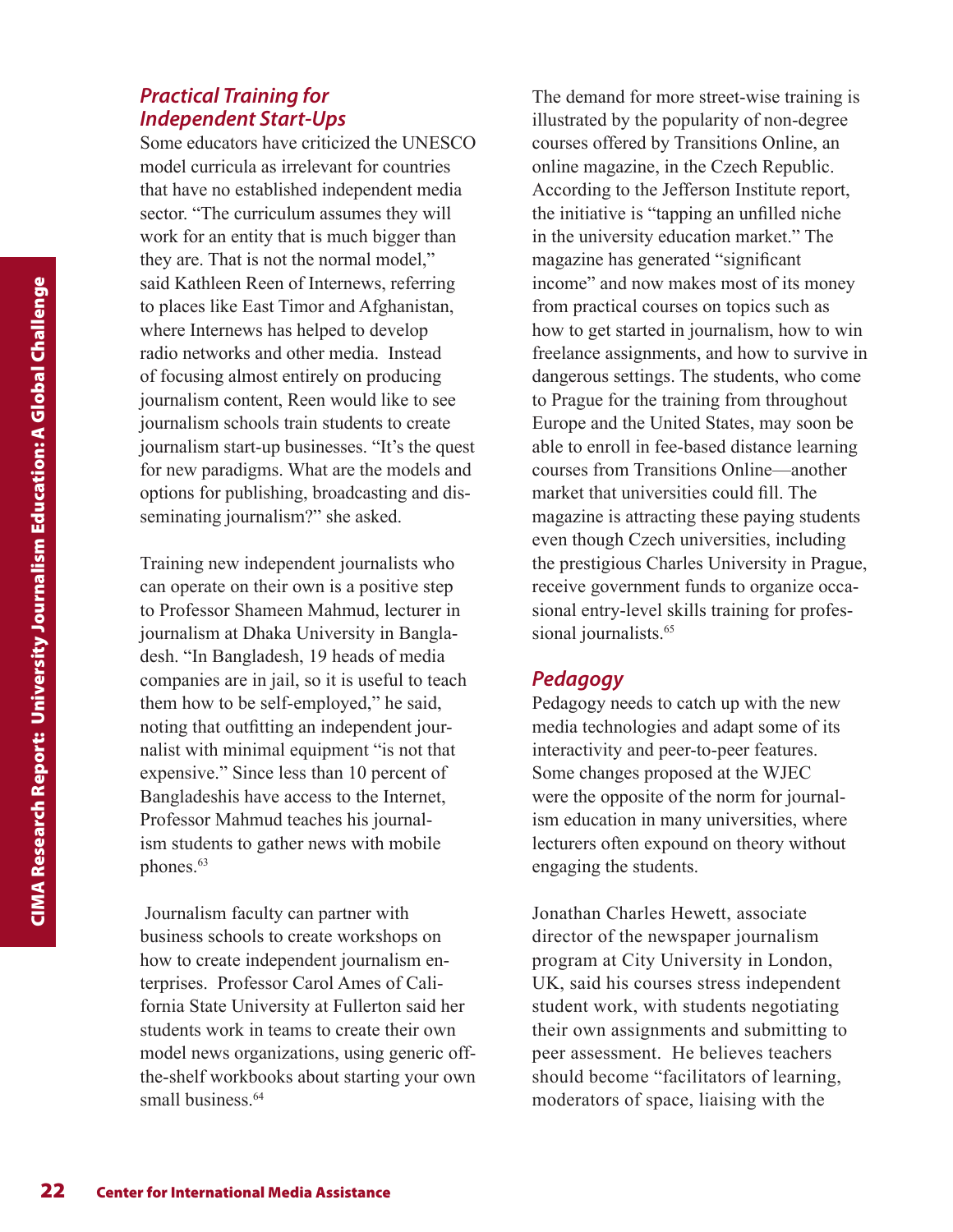industry and existing practice." Thus his classes become "not information transfer, but facilitation," much like the online journalist who guides the reader interactively through the news.<sup>66</sup>

Journalism education should inspire a continuing relationship between students and faculty, Loren Ghiglione, former dean of the Medill School of Journalism at Northwestern University, emphasized. Five years ago, he took a group of Medill students to South Africa to report on HIV/AIDS for the South African media. "It stuck," he said, explaining that the group found a way to go together again to the global HIV/AIDS conference last year.<sup>67</sup>

Offering distance learning is a goal at many universities, if they can find the equipment and Internet access it requires.

#### *Language*

Many journalism educators, especially in former colonial countries, teach in English, even though it is not a language the students have mastered. This may be good for national and international work, but may leave the students ill-equipped to cover local, rural, or regional news in appropriate languages. In this regard, the experts who developed the UNESCO model curricula suggest that journalism students should gain "the linguistic ability to work in their country, including, where this is required, the ability to work in local indigenous or vernacular languages."68 The professional competencies the model outlines also emphasize the importance of knowledge of the national language and the language students will use in their work, as well as knowledge of foreign languages for those aspiring to work beyond national borders.

#### *COUNTRY SNAPSHOTS: INDIA, CHINA, THE PHILIPPINES*

In India, at the University of Pune, in the state of Maharashtra, English is the required journalism classroom language, even though Marathi is the local language. If students plan to work in local journalism, they will need to work in Marathi, so the teacher must offer extra lessons in Marathi in order to discuss local news stories. "Every state in India has a different language and culture," said Ujjwala Barve, lecturer at the University of Pune. <sup>69</sup>

Center for the teacher mation of the teacher must<br>
Marahi, so the teacher manuage and<br>
that also now stories. "Every state<br>
to local news stories. "Every state<br>
with as a different language and<br>
with  $\frac{1}{2}$ , and Uljival In China, where journalism education was first established by two U.S. universities in the 1920s, a tradition of bilingual teaching in Chinese and English continues in some universities.<sup>70</sup> Bilingual education, known as "international journalism education," has been featured since 1983 at Shanghai International Studies University, Jinan University, Tsinghua University, Guangdong University of Foreign Studies, Xiamen University, and Shantou University.

In the Philippines, journalism schools teach in English, but this is not the students' primary language, and their writing in English is "disastrous," according to Madeline Suva, chair of the Department of Development Journalism, University of the Philippines, Los Banos, Laguna. "They can be better writers in Filipino." The rationale is that in the global marketplace, students will need English to get jobs. 71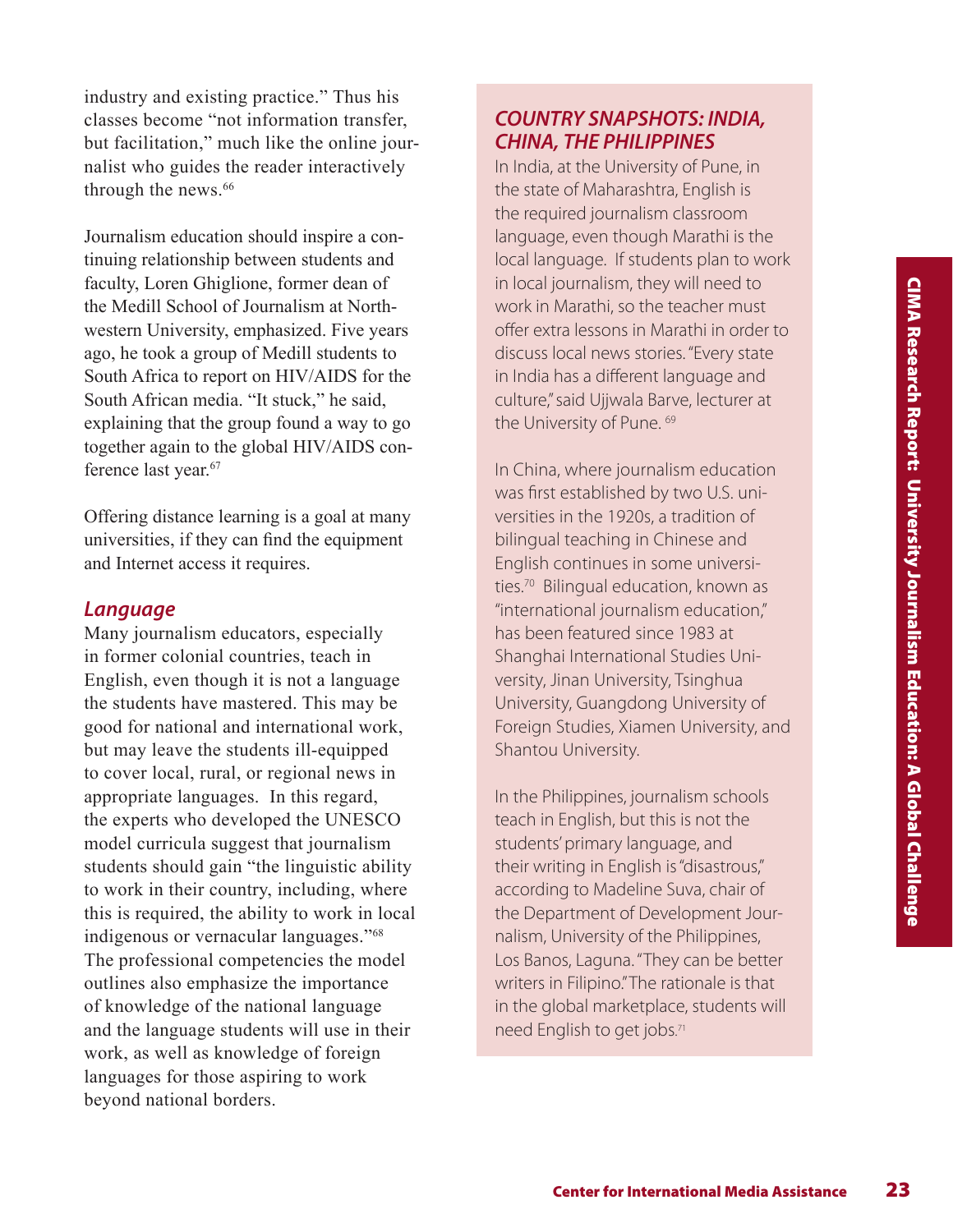### Mapping the Field

by the Gaylord College of Journalism and European College of Journalism and Mass Communication for Education in and Mass Communication (AEJM Joe Foote, director of the World Journalism Education Congress, reported in Site There are 1,859 journalism education institutions around the world, according to the preliminary findings of the World Journalism Education Census, supported by the John S. and James L. Knight Foundation and conducted by the Gaylord College of Journalism and Mass Communication at the University of Oklahoma.72 Dr. Charles Self, president-elect of the Association for Education in Journalism and Mass Communication (AEJMC), and Dr. Joe Foote, director of the World Journalism Education Congress, reported in Singapore that their initial research located these institutions as follows: Africa (118), Asia (362), Europe (408), Latin America (368), Middle East (73), North America (476) and Oceania (54). Their definition of an institution of journalism education is broad, covering a mixture of journalism, communications, and industrial training programs, including undergraduate, graduate, doctoral, and technical degree, as well as certificate programs.

As of July 2007, their online questionnaire<sup>73</sup> about the content and contact information for these programs had received only 193 responses. Most of the respondents to date are from developed democracies, including the United States and Western Europe, and the researchers admit that their data do not yet reflect global trends or needs.

Still, the small sample provided some preliminary results that are certain to change as more responses are elicited in the future. Their very early findings have shown:

- Seventy percent of the schools offered undergraduate education, and 48 percent had graduate programs.
- Tuition was the most important source

of funding, followed by government and donors, and then student fees.

- The curriculum emphasis was on practical journalism education, followed by theory, with technology training a distant third. Just 49 percent offer digital media training, while 76 percent offer print, 64 percent broadcast, and 53 percent media theory.
- Issues of top concern are new technologies, followed by funding, including equipment, and then issues about faculty and students.

The census initiative hopes to identify opportunities for international cooperation offered by different programs, including student and faculty exchanges and study-abroad possibilities. The ultimate goal is to develop an interactive web site linked to the world journalism education census database that will provide interested patrons with detailed information on journalism education programs offered in different parts of the world. Although the findings of the study are too preliminary to provide information on which developers should act, this initiative could become valuable as it develops over the next three years.

In a separate study, Professor Guy Berger of Rhodes University, South Africa, and Corinne Matras from Ecole Superieure de Journalisme de Lille, France, have created for UNESCO a regional census of 96 African journalism institutions and identified potential centers of excellence to leverage journalism training throughout Africa. They traveled to many of these institutions in person to create a more detailed look at journalism education in Africa. Their results are available online at www.unesco.org/webworld/ en/African-journalism-schools-report.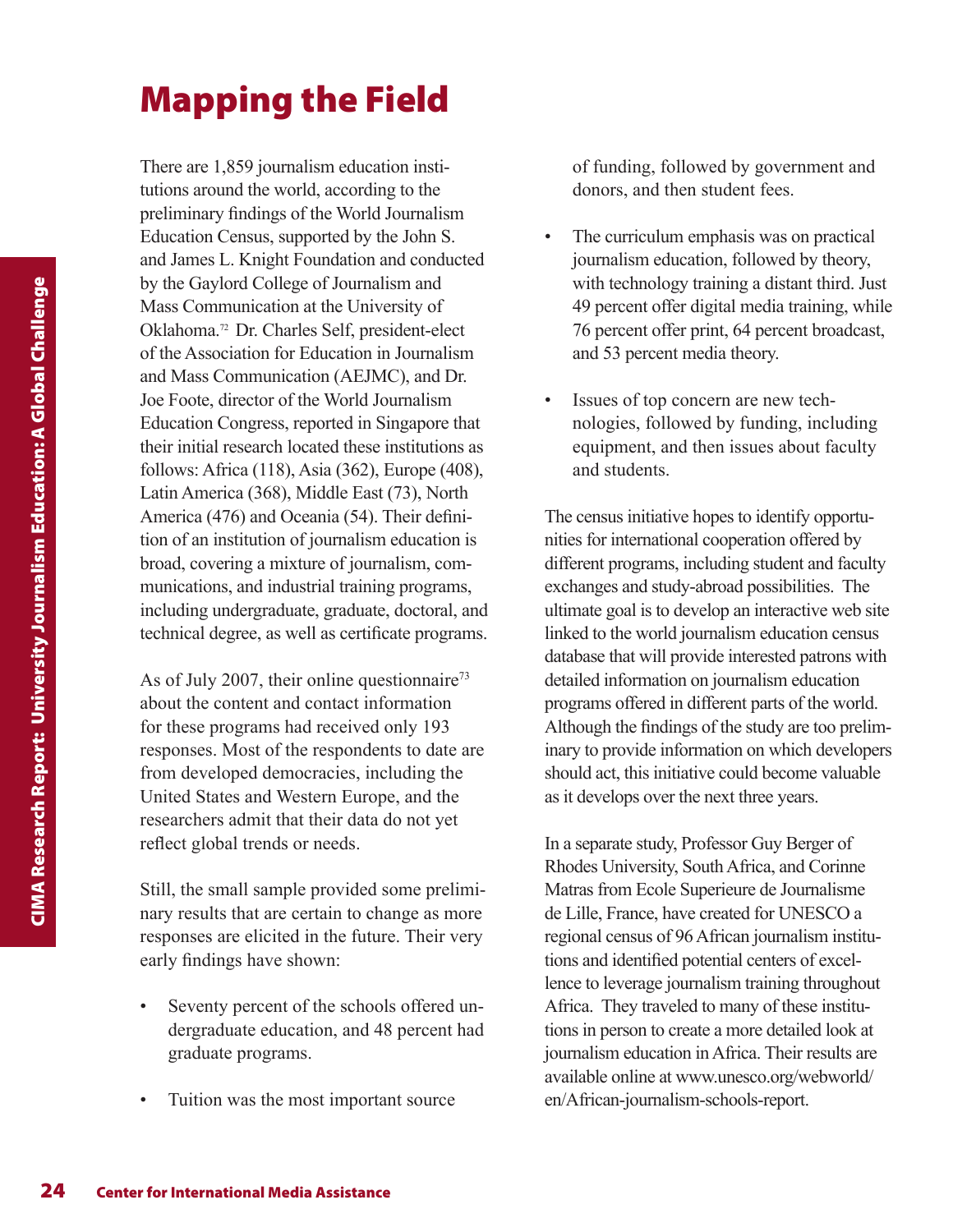### Assessment

#### *Accreditation for University Journalism Programs*

Accrediting journalism schools becomes a double-edged sword in some countries. Accreditation by outside authorities might confer valuable independent honor on a university, but state-based accreditation can become a weapon in the hands of an unfriendly government, such as Zimbabwe.74

There is a crucial question any donor must ask about a university: "Is it in a position to reform?" Many of the better schools are state-based universities. But a private university, such as Peshawar University with which Internews worked in Pakistan, was a good media development partner because there were ambitious individuals there who wanted to compete with the better-endowed state university.

#### *Student Assessment*

The UNESCO model curricula team proposed that students might be assessed according to the following categories:

- Research skills:
	- An ability to comprehend, analyze, synthesize and evaluate unfamiliar material quickly;
	- News judgment;
	- An ability to ask questions and understand answers in national and local languages;
	- Observation skills;
	- Ability to take accurate notes;
	- Techniques for checking and corroborating information;
	- Arithmetic skills and basic knowledge of statistics and survey methods.

#### *REGIONAL SNAPSHOT: LATIN AMERICA*

Centration control is a contributed internation of Catholic University, Santiago, or A centre regulated since the control of During the political Media Control of During the political Search Control of Purolens. The main j The demand for higher education doubles almost every year in Latin America, according to Dr. Sylvia Pellegrini of Catholic University, Santiago, Chile. Academic programs in journalism have been regulated since the 1950s by the ministries of education in each country. Most universities have a fixed curriculum, without electives or student mobility, due mainly to budget problems. The main journalism schools are in Mexico (44), Brazil (126), Chile (14), Colombia (17), Panama (2), and Costa Rica (2). Universities in Latin America have traditionally lacked the practice of peer accreditation. Catholic University in Santiago reached out to the U.S.-based Accrediting Council for Journalism and Mass. Communications (ACJMC) for a model that has led to the new Council for Accreditation in Journalism Education (CLAEP). The only difference is that the Latin American accreditation team does not assess diversity.<sup>75</sup>

- Writing skills:
	- Ability to write accurately, clearly, concisely, and engagingly in journalism story forms, with attention to the subject matter and intended audience, always making clear the source of a disputable item of information, idea, or direct or indirect quotation;
- Skilled use of journalism tools;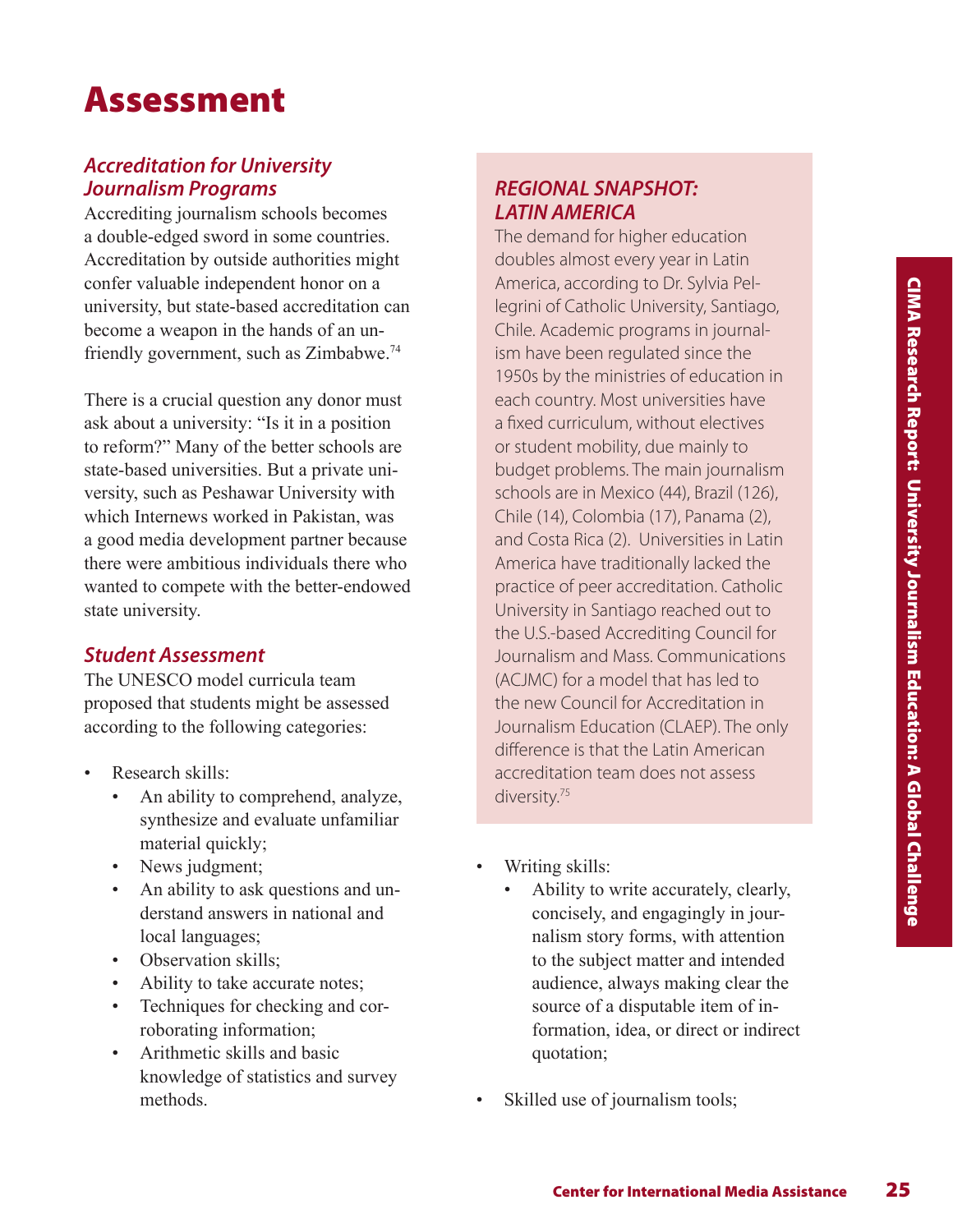- Skills in editing, designing, producing materials for print, broadcast and online media, with understanding of and ability to adapt to convergence and technological developments in journalism;
- Familiarity with examples of journalistic best practices in one's own country and the world;
- Understanding of journalistic ethics, including the rights and responsibilities of the journalist;
- Workplace competencies: working on deadline, independently or in teams;
- Knowledge of journalism and society, including its role in developing and securing democracy; history of journalism in one's own country and the world; news media ownership, organization, and competition; and laws in one's own country and the world;
- Basic knowledge of science and one's own government, geography, and history;
- Specialized knowledge of at least one subject area important to journalism in one's own country.

#### *Self-Audits at Journalism Schools*

26 Center for International Media Assistance<br>
26 Center for International Media Assistance<br>
26 Center for International Media Assistance<br>
26 Center for International Media Assistance<br>
26 Center for International Media Assi In 2007 UNESCO published "Criteria and Indicators for Quality Journalism Training Institutions and Identifying Potential Centres of Excellence in Journalism Training in Africa," prepared by Professor Berger and Corinne Matras. The report provides a selfassessment tool that might be useful for improving individual journalism programs. The detailed checklist, designed to be at the heart of a pan-African system of quality

assurance for a network of African journalism schools, could be adapted to other countries and regions. Some of the elements in the audit checklist are:

#### **I. Curriculum**

- Striking a balance between theory and practical training
- Teaching students the links between media and democracy (values and laws of free speech, ethics, economics, historical role of media, investigative journalism, critique of bad journalism)
- Teaching how to report on key issues (e.g., health, HIV/AIDS, gender issues, development concerns, rural-urban issues)
- Ensuring the development of linguistic and multi-linguistic skills of learners

#### **II. Elements for Assessing Institutional Capacity**

- Staff education and skills
- Number of journalism graduates and completion rates
- Range of media platforms covered in courses
- Technology resources for students (computer lab, radio studio, etc.)
- Instructor-learner ratios
- Systems for assessing teachers and courses
- Systems to assess student learning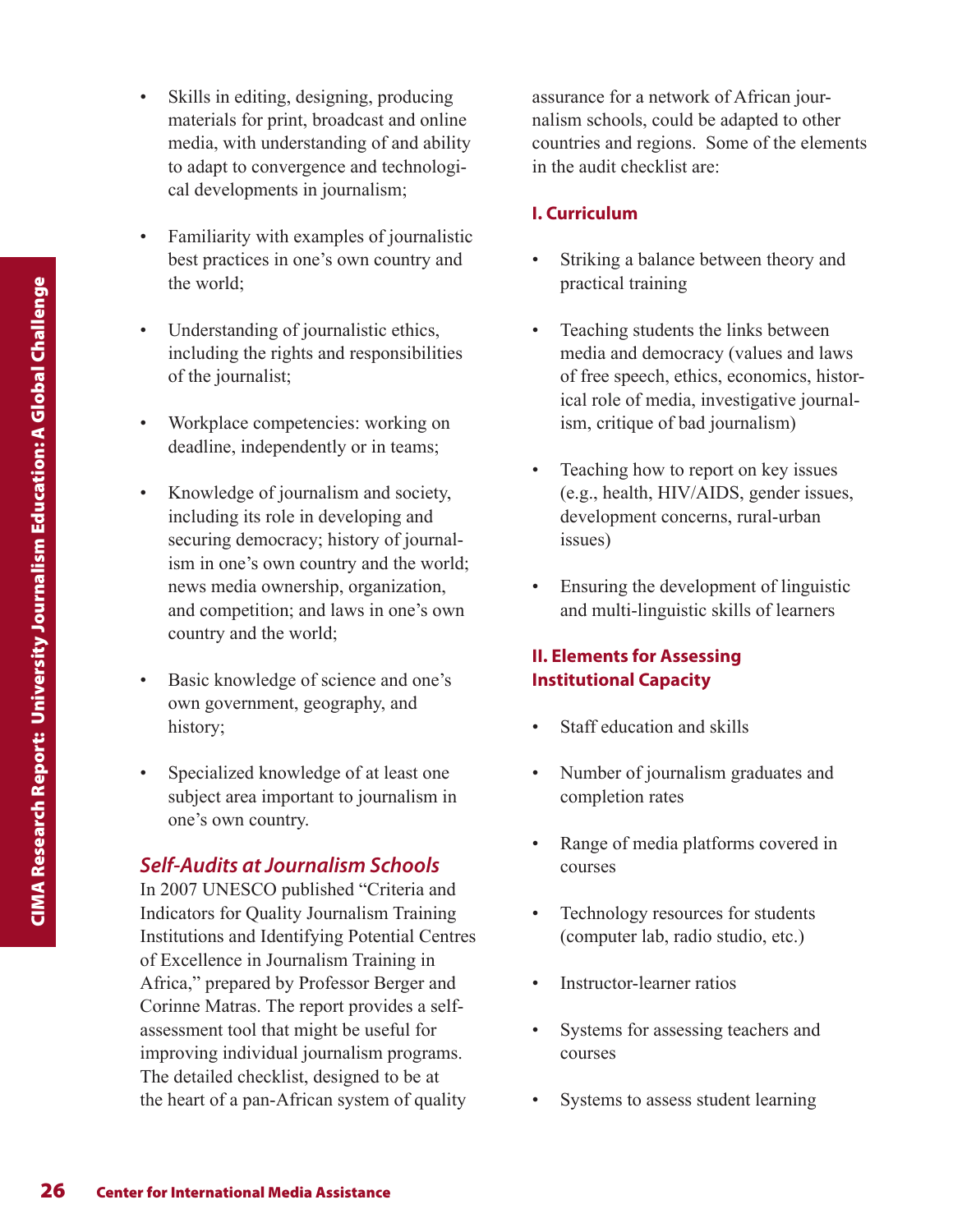#### **III. Professional and Public Service, External Links and Recognition**

- Formal mechanisms for interaction within the profession (for example, advisory board, external examiners, consultation on curriculum)
- Support for continuing training for journalism professionals
- Symposia, lectures, and other events
- Involvement of teachers in journalism projects for the media industry
- Proportion of graduates employed within media industry
- Guest speakers/industry experts lecturing on specialist subjects
- Participation of journalist alumni in classroom
- Level of engagement in journalism and training networks and associations
- Links with private sector and community organizations
- Role supporting and critiquing media profession, providing commentary on media issues, protesting violations of media freedom, etc.
- Publications and online presence of the institution
- Number and type of external projects or initiatives undertaken within the last two years.

#### **IV. Development Strategy and Potential**

- Evidence of momentum—expansion or improvement of curriculum and program over the past three years
- Data on innovation and ability to adapt to challenges and opportunities
- A written annual or medium-term strategy
- Investments planned in new technology, facilities, staffing, curriculum, continuing education, etc.
- then annual or medium-term strategy<br>
thrents planned in new technology,<br>
standing, curriculum, continu-<br>
thetation, etc.<br>
standing from state,<br>
standing from state,<br>
standing is diversified<br>
endent on a single relationship • Proportion of financing from state, donors, individual sponsors, consultants, and students. Conduct overview to understand whether funding is diversified or dependent on a single relationship for a particular activity.
- Commitment and capacity of educational institution toward the journalism program (budget allocation, facilities, etc.)
- Review of who controls the program's budget
- Participatory governance and transparency of decisions
- Staff development systems
- Formal external review mechanisms

Finally, the UNESCO Africa report suggests that schools seeking to improve themselves should write out an analysis of the challenges or weaknesses their program is facing and how they expect to overcome them.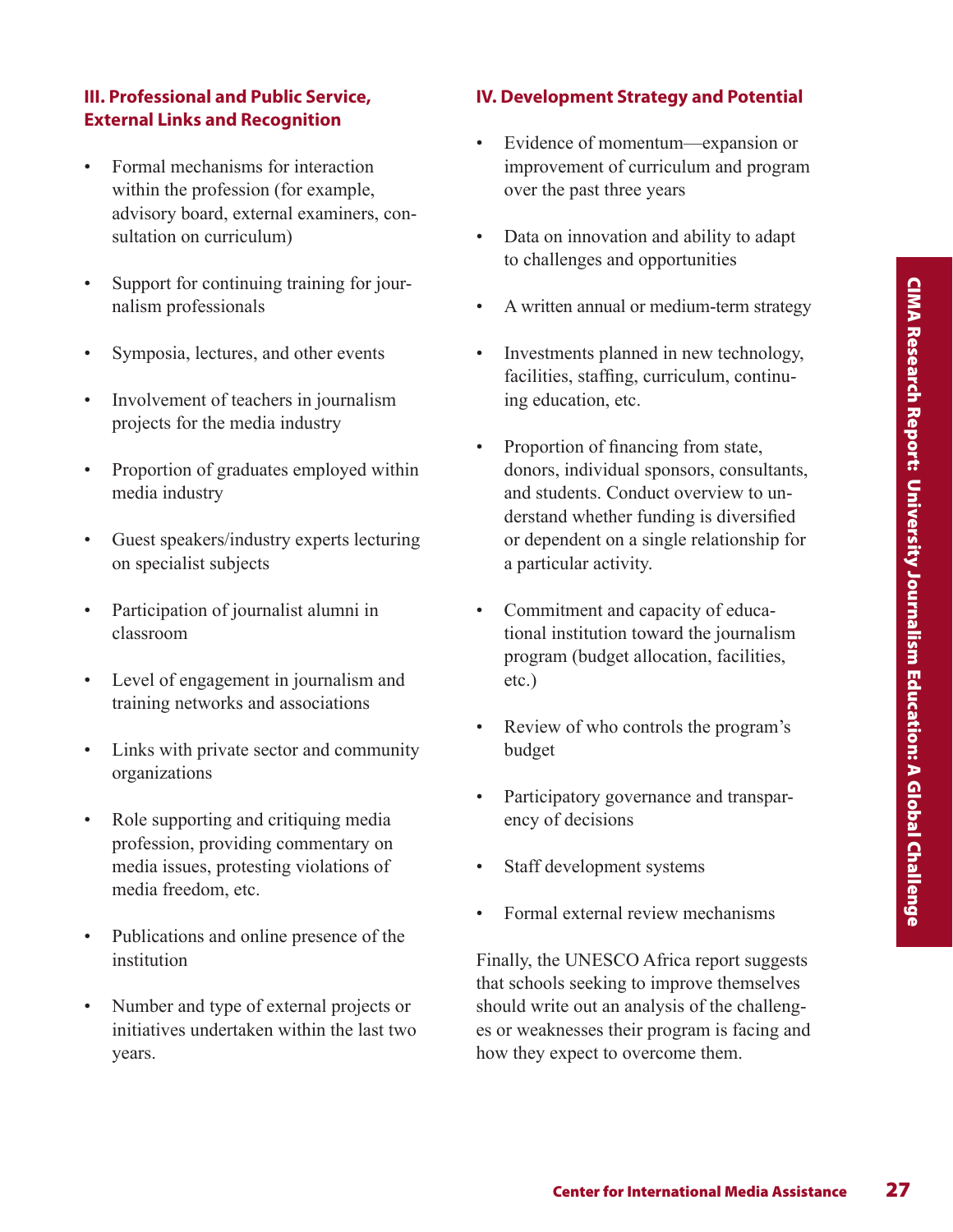### Findings and Recommendations

- $\blacksquare$  International media developers should consider university-based training as an important option. While some universities will not be flexible enough to create an appropriate curriculum, others will be the most stable, respected, and fertile ground for journalism training.
- Bending the most stable, respected, ground for journalism training and workshops may be more tinding in political environments, especially where the more inversions. The best journalism programs a balance between theory (  $\blacksquare$  Universities are especially suitable for entry-level journalism training. Centers and workshops may be more nimble for mid-career training in politically difficult environments, especially where universities may be linked too closely to autocratic governments.
	- $\blacksquare$  The best journalism programs offer a balance between theory (including ethics) and practice (including hands-on student work).
	- $\blacksquare$  Journalism education should emphasize the core skills of reading, reporting, and writing, which can be taught even without up-to-date equipment.
	- $\blacksquare$  Better educational materials (books) reflecting the mission, current practice, and ethics of journalism are needed in most regions.
	- $\blacksquare$  Internships or other hands-on work are a vital part of successful university-based journalism training.
	- $\blacksquare$  Student publications, an excellent source of hands-on training, do not exist at many universities and should be established, with proper supervision.
	- Students should learn the basics of

working with a variety of different media platforms, rather than focusing exclusively on print, broadcast, or digital formats.

- $\blacksquare$  Public relations training should be differentiated from the journalism curriculum. It is useful for both sides to understand each other, but it is not best practice to conflate these two fundamentally different professions.
- $\blacksquare$  Journalism programs should develop cross-disciplinary partnerships within their universities—including joint projects or degrees in such subjects as science, law, economics, and political science—in order to better prepare journalists for covering complex issues of importance to society. These partnerships also improve the standing of journalism programs within universities.
- $\blacksquare$  University partnerships with media businesses may benefit both sides, but may not work well if they limit studies to the particular needs of one business and focus only on one sector, such as print or broadcast.
- $\blacksquare$  Further research is needed to evaluate how to meet journalism educators' needs for equipment. Virtually every journalism educator present at the WJEC in Singapore—including those from the United States—said they lacked appropriate equipment.
- $\blacksquare$  Journalism faculty need updated training themselves and should represent a mix of academically trained teachers and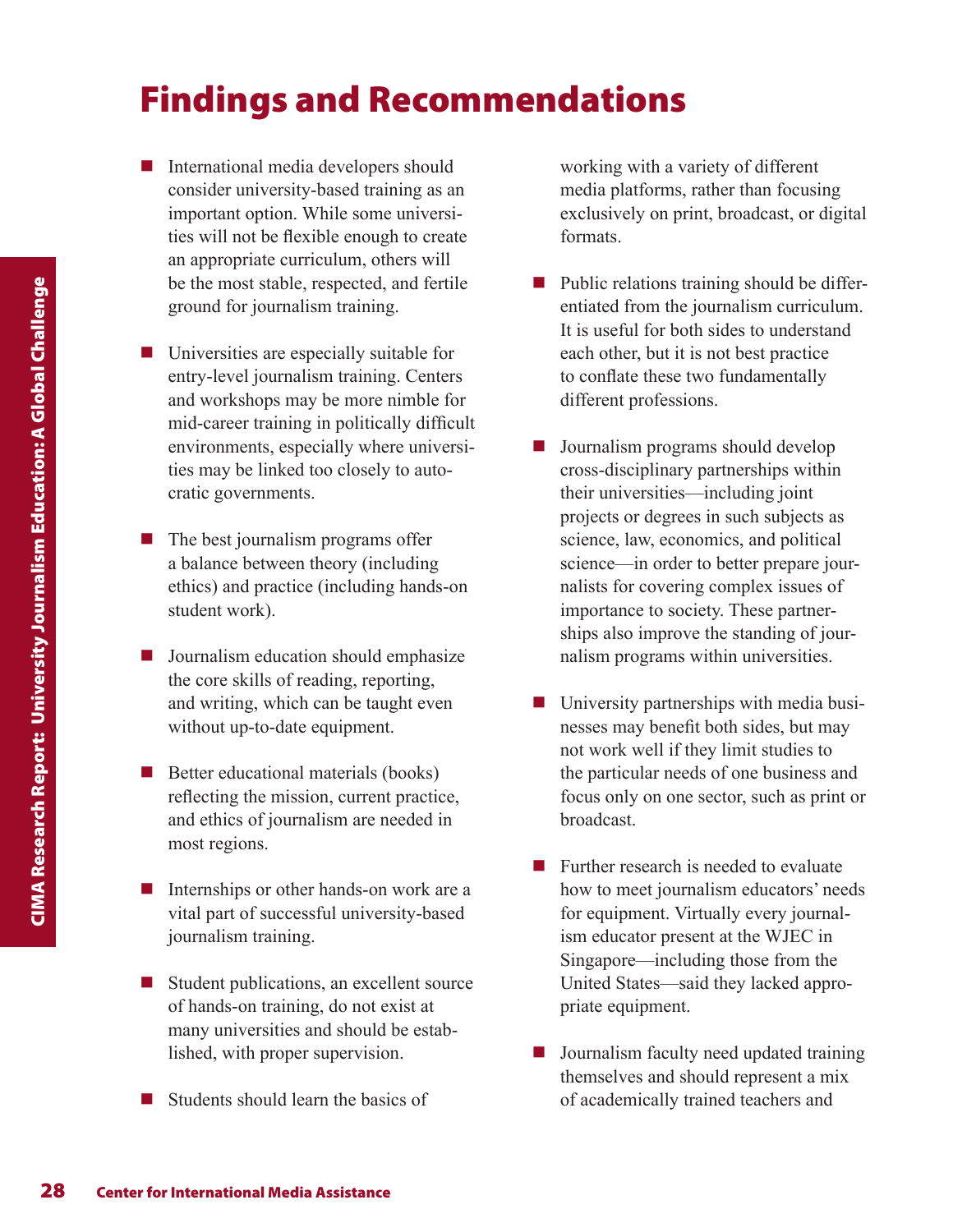those with actual professional experience as journalists.

- $\blacksquare$  The principles and courses of study proposed by the UNESCO model curricula are useful starting points for updating or establishing new journalism programs. However, the UNESCO curricula do not offer the entrepreneurial training that is more realistic for wouldbe journalists trying to operate independently in many developing democracies. (Reaction to the UNESCO model in Singapore was friendly but inconclusive. Most said they had not studied it enough to assess its usefulness.)
- n More curricula are needed on how to get started as a journalist, what are likely

business models to pursue, and how to use the new technologies as solo journalists.

- $\blacksquare$  Pedagogy could better reflect the new media culture, including more emphasis on critical thinking skills, independent student work, and peer-to-peer assessments.
- S.<br>
Faudit may be a useful first step in<br>
mining whether a university will be<br>
or coronnisting "center"<br>
this in change in the most promising "center<br>
residence" hubs networked to other<br>
resides in a region may be one way<br>  $\blacksquare$  A self-audit may be a useful first step in determining whether a university will be able to reform itself to offer best-practice journalism education.
- $\blacksquare$  Investing in the most promising "center of excellence" hubs networked to other universities in a region may be one way to leverage limited development funds.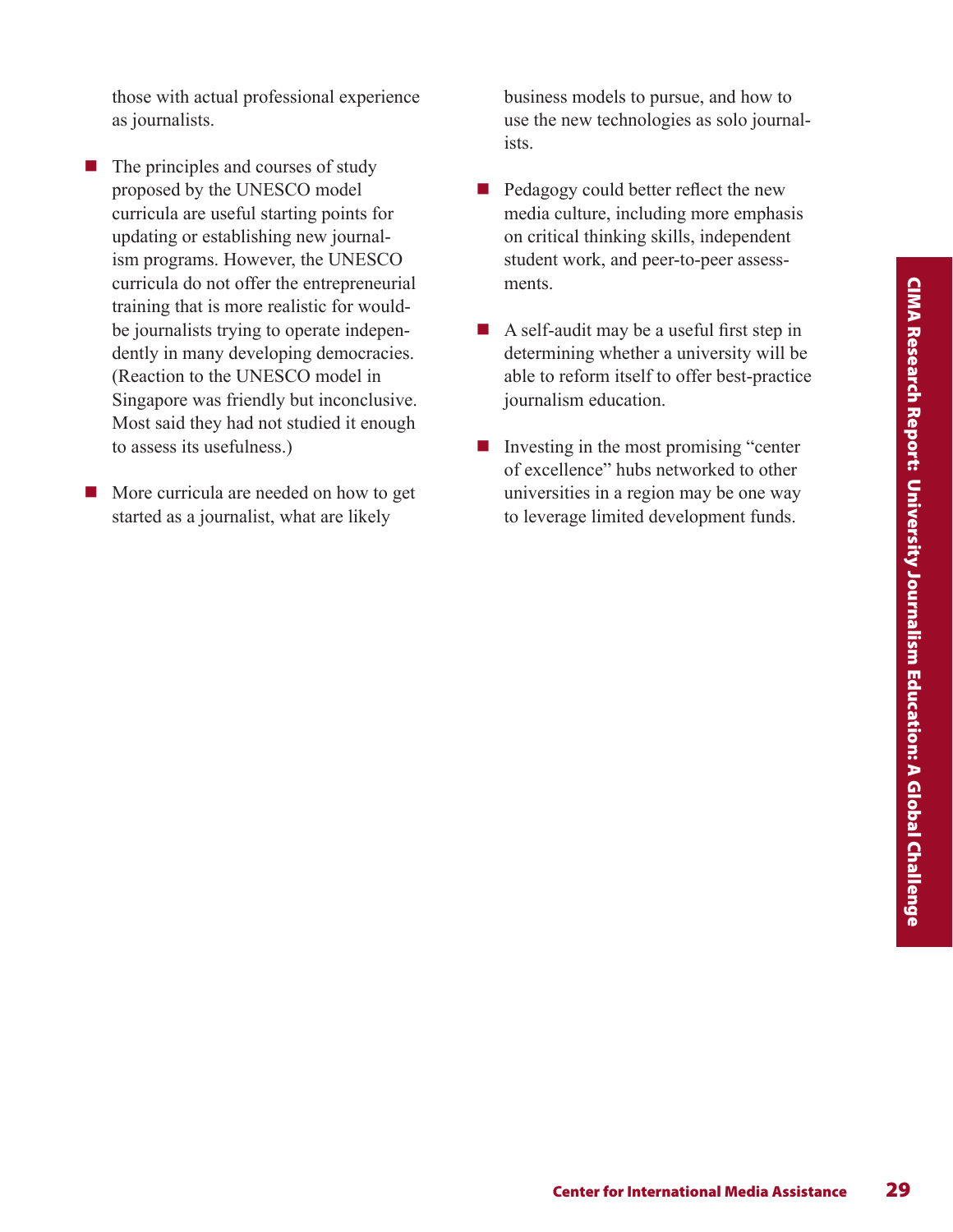### Endnotes

<sup>1</sup> The word "university" is used in this report to designate degree or certificategranting institutions of higher learning, such as colleges, institutes, and polytechnics. It does not include independent centers, or company-based training programs.

30 Center for International Media Assistance Content The National Media Assistance Content Contents Contents (internation Contents Contents) also by Drusilla Menaker of REEX an interview at the conference. Mando Challenge <sup>2</sup> The notion that most new journalists hired globally are graduates of university-based journalism programs is widely held. It was the assumption of the participants at the World Journalism Education Congress in Singapore, 25-28 June 2007, and was cited also by Drusilla Menaker of IREX during an interview at the conference. Mark Deuze notes that "one can see a growing number of the media's recruits coming from various journalism schools, departments, polytechnics and so on across the globe - making formal journalism education a key role-player in equipping both today's, in terms of further training, and tomorrow's media professionals with the tools to grapple the social, cultural, professional, and economical developments that threaten, challenge, but most definitely change, the journalism profession." Deuze, "Educating 'New' Journalists: Challenges to the Curriculum," *Journalism and Mass Communication Educator* 56(1) (2001): 4- 17, 4. However, hard numbers on the actual relationship of journalism graduates and new journalism hires worldwide were not available at press time for this report. We would welcome any further information about this for future reference.

<sup>3</sup> The author is grateful to Anahit Khachatryan, Marguerite Sullivan, and Emily Gee of the National Endowment for Democracy's Center for International Media Assistance for research and logistical help in preparing this report.

4 Guy Berger, presentation at the WJEC, Singapore, 26 June 2007. Unless otherwise cited, all presentations, discussions, and interviews referenced in this report took place at the World Journalism Education Congress, 25-28 June 2007.

<sup>5</sup> Ying Chan, interview with author. She was referring to Jon Alpert's HBO film "Baghdad E.R." and others using "CyberCar" mobile media studios. For more on this, see www.dctvny.org.

6 Roundtable discussion at the WJEC.

7 See note 4 above.

8 See note 2 above.

9 Jefferson Institute, *An Imperative to Innovate: Sustainable Journalism Training in Central and Eastern Europe,* Final report to the Knight Foundation, 2007, http://www. jeffersoninst.org/Documents/ Journalism070615\_LoRes1.pdf.

10 Krishna Kumar, 2006. *Promoting Independent Media: Strategies for Democracy Assistance* (Boulder, CO: Lynne Rienner, 2006), 25-26.

 $11$  Discussions and interview with author.

<sup>12</sup> Drusilla Menaker, interview with author. In contrast, journalism in Bangladesh, Malaysia, Indonesia, and Bengali India is seen as the work of public intellectuals and literary figures.

13 Presentation at the WJEC.

14 Jefferson Institute, *An Imperative to Innovate,* 19.

<sup>15</sup> Interview with author.

16 Presentation at the WJEC.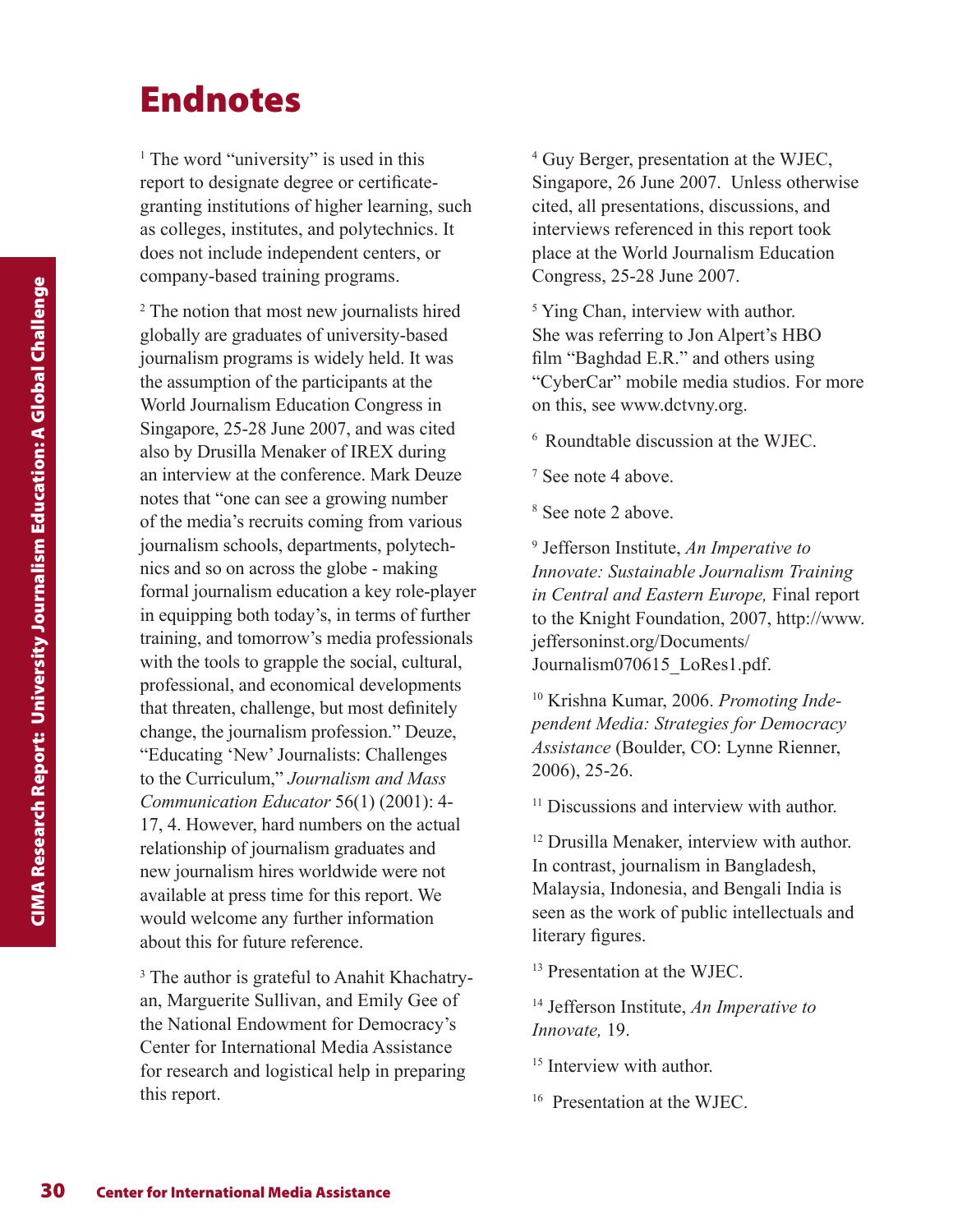17 Richard P. Adler, *Next-Generation Media: The Global Shift* (The Aspen Institute, 2007), 18, http://www.aspeninstitute.org/ atf/cf/%7BDEB6F227-659B-4EC8-8F84- 8DF23CA704F5%7D/NEXTGENERA-TION.PDF

 $18$  Ibid.

 $19$  Ibid.

20 Gerardo Josue, interview with author.

21 Adler, *Next-Generation Media,* 35.

 $22$  Ibid.

23 Jefferson Institute, *Imperative to Innovate,*  12.

24 Adler, *Next-Generation Media,* 37.

<sup>25</sup> Interview with author.

26 Presentation at the WJEC.

27 Drusilla Menaker, interview with author.

28 Krishna Kumar, *USAID's Media Assistance: Policy and Programmatic Lessons*  (Washington, D.C.: US Agency for International Development, 2004), 6.

29 Interview with author.

30 Kumar, *Promoting Independent Media,* 9.

<sup>31</sup> Interview with author.

32 Interview with author.

<sup>33</sup> Carnegie-Knight Initiative on the Future of Journalism Education, "Carnegie-Knight Task Force on Journalism," Carnegie Corporation of New York, http://www.carnegie. org/sub/program/initiative-taskforce.html (accessed July 3, 2007).

<sup>34</sup> Interview with author.

<sup>35</sup> Interview with author.

<sup>36</sup> Professor Ke Guo, interview with author.

Chinese nationals cannot be accredited by their government to be reporters for foreign news organizations in China, but they can work as translators or researchers.

 $37$  Ibid.

<sup>38</sup> Interview with author.

39 Discussion at the Professional Development of Journalists working group meeting at the Center for International Media Assistance, National Endowment for Democracy, Washington, D.C., 25 July 2007.

40 Ralph Akinfeleye, interview with author.

<sup>41</sup> Interview with author

42 Jefferson Institute, *Imperative to Innovate,*  21.

43 Ibid., 29.

ournalists working group meeting<br>therefor International Media Assis-<br>to the Indownem for Democracy,<br>on, D.C., 25 July 2007.<br>Whinfeleye, interview with author.<br>we with author.<br>We with author.<br>In Institute, *Imperative to Im* 44 Ellen Hume, *The Media Missionaries: American Support for Journalism Excellence and Press Freedom Around the Globe.*  A report for the John S. and James L. Knight Foundation, 2004, http://www.knightfdn. org/publications/mediamissionaries/MediaMissionaries.pdf.

45 See note 40 above.

46 Carnegie-Knight Initiative on the Future of Journalism Education, "Curriculum Enrichment," Carnegie Corporation of New York, http://www.carnegie.org/sub/program/initiative-curriculum.html (accessed July 3, 2007).

47 Jefferson Institute, *Imperative to Innovate,*  25.

48 Ibid.

49 Presentation at the WJEC.

<sup>50</sup> Interview with author.

<sup>51</sup> Interview with author.

<sup>52</sup> Interview with author.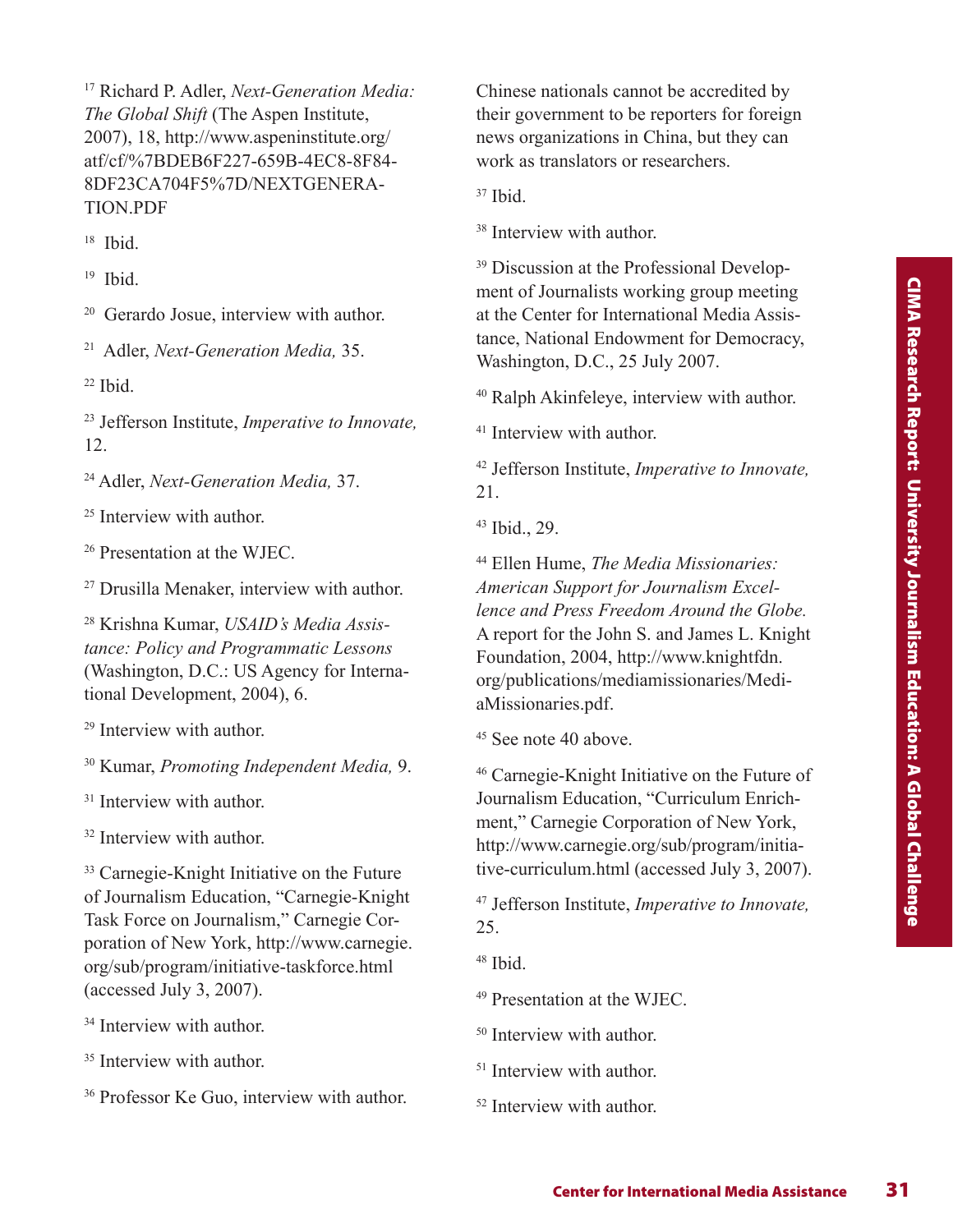53 Kumar, *Promoting Independent Media,*  17.

<sup>54</sup> See note 9 above.

55 Presentation and interview at the WJEC.

56 International Center for Journalists, "The International Center for Journalists Launches Groundbreaking Global Business Journalism Program in China," press release, 13 February 2007, http://www.icfj.org/press/ release02132007.html.

32 Journalism Program in China," program in China," protects: The Center Country Center of Secretions for Quality Journal Media Assistance Centers of Excellence in Journalism Centers of Excellence in Journalism Centers of 57 Guy Berger and Corinne Matras, *Criteria and Indicators for Quality Journalism Training Institutions & Identifying Potential Centres of Excellence in Journalism Training in Africa.* UNESCO Series on Journalism Education (UNESCO, 2007), www. unesco.org/webworld/en/african-journalismschools-report.

58 Kumar, Promoting Independent Media.

59 Ke Guo, "Journalism Education in China: An Introduction," Paper presented at the World Journalism Education Congress, 26 June 2007. He notes that the journalism schools founded in China by the two American universities were the forerunners for today's journalism programs at Fudan, Beijing, and Renmin universities.

<sup>60</sup> Interview with author.

61 See note 20 above.

62 Carnegie-Knight Initiative on the Future of Journalism Education, "Improving the Education of Tomorrow's Journalists" (Carnegie Corporation of New York, 2005), 7, http://www.carnegie.org/sub/program/ initiativedocs/Exec\_Sum\_Journalism.pdf.

63 Discussion at the WJEC.

<sup>64</sup> Interview with author.

65 See note 9 above.

66 Discussion at the WJEC.

67 See note 51 above.

68 UNESCO, *Model Curricula for Journalism Education for Developing Countries & Emerging Democracies.* UNESCO Series on Journalism Education (UNESCO, 2007), http://unesdoc.unesco.org/images/0015/ 001512/151209E.pdf.

69 Interview with author.

70 Guo, "Journalism Education in China," 3.

71 Professor Suva is a graduate of the University of Wisconsin and did an American Field Service stint in Jeffersonville, Indiana, many years ago. She laments that the Philippines is not getting the Fulbright and State Department traveling fellowships it used to have. "American grants have dried up," she said. She also pointed out that while Filipino Ph.D. students in the 1970s used to go routinely to America for a semester of study abroad, they now go to Australian or Canadian universities.

72 Professor Foote said that UNESCO and Paul Knox, of Ryerson University, Toronto, Canada, are also studying the global scope of the field of journalism education.

73 Available at http://www.surveymonkey. com/s.asp?u+941123224498.

74 Guy Berger, discussion at the WJEC.

75 Interviews with author.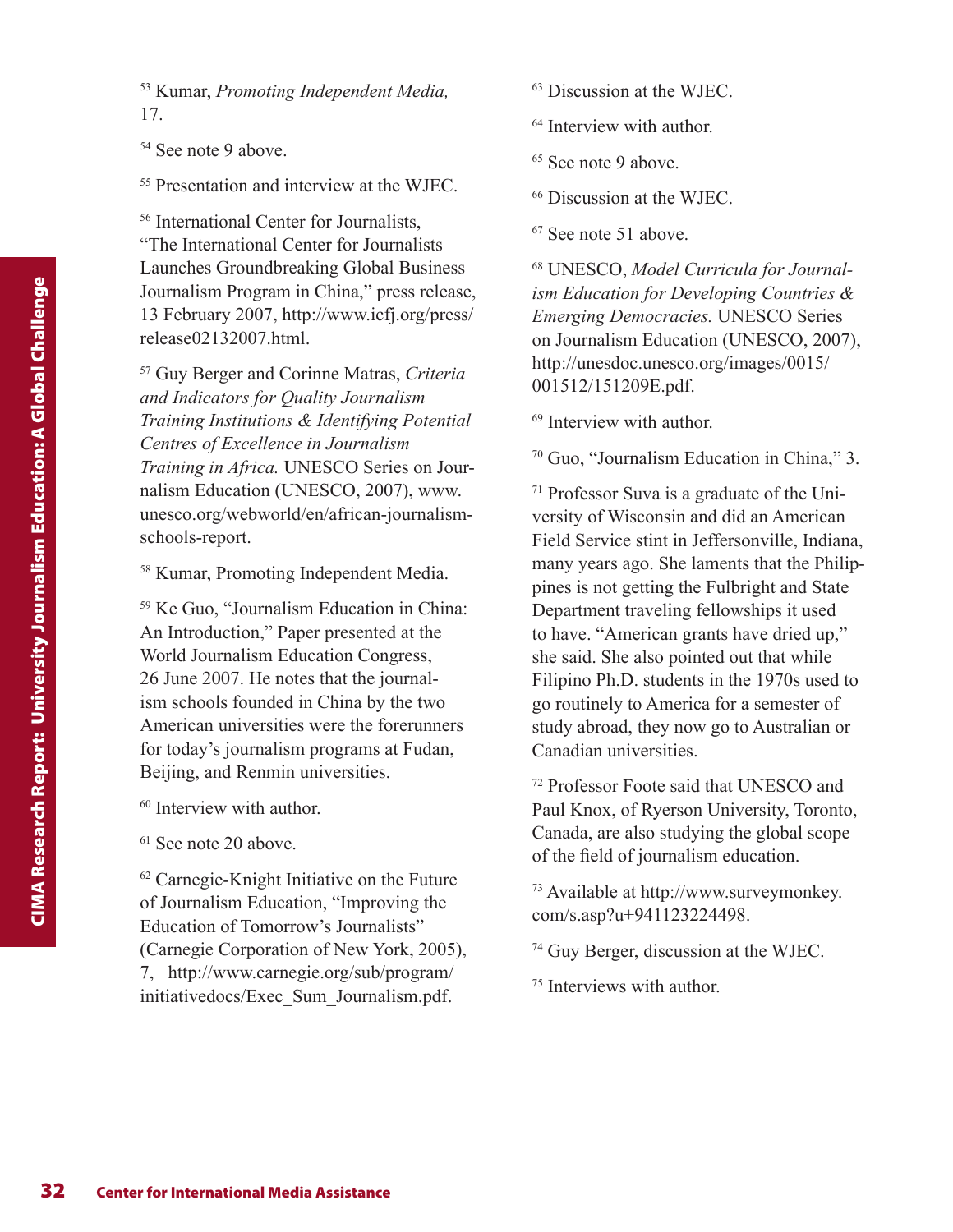# Bibliography

#### *Cited works*

Adler, Richard P. *Next-Generation Media: The Global Shift.* Washington, D.C: The Aspen Institute, 2007. http://www.aspeninstitute.org/atf/cf/%7BDEB6F227- 659B-4EC8-8F84-8DF23CA704F5%7D/ NEXTGENERATION.PDF.

Berger, Guy and Corinne Matras. *Criteria and Indicators for Quality Journalism Training Institutions & Identifying Potential Centres of Excellence in Journalism Training in Africa.* UNESCO's Series on Journalism Education. UNESCO, 2007. www.unesco.org/ webworld/en/african-journalismschools-report

- Carnegie Corporation of New York. *Improving the Education of Tomorrow's Journalists.* Executive summary. New York: Carnegie Corporation of New York, 2005. http://www.carnegie.org/ sub/program/initiativedocs/Exec\_Sum\_ Journalism.pdf.
- Deuze, Mark. "Educating 'New' Journalists: Challenges to the Curriculum." *Journalism and Mass Communication Educator* 56(1) (2001): 4-17.
- European Journalism Training Association. The Tartu Declaration. Tartu, Estonia: European Journalism Training Association, June 10, 2006. http://www.ejta. eu/index.php/website/projects/.
- Guo, Ke. "Journalism Education in China: An Introduction." Paper presented at the World Journalism Education Congress, Shanghai, June 25-28, 2007.

Hume, Ellen. *The Media Missionaries: American Support for Journalism Excellence and Press Freedom Around the Globe.* Report for the John S. and James L. KnightFoundation. Miami, FL: John S. and James L. Knight Foundation, 2004. http://www.knightfdn.org/publications/mediamissionaries/MediaMissionaries.pdf.

James L. Knight Foundation,<br>
http://www.knightfth.org/publica-<br>
mediamissionaries/MediaMission-<br>
polf.<br>
Institute. An Imperative to<br>
the Sustainable Journalism<br>
ing in Central and Eastern Europe.<br>
Treput to the John S. and Jefferson Institute. *An Imperative to Innovate: Sustainable Journalism Training in Central and Eastern Europe.* Final report to the John S. and James L. Knight Foundation. Washington, D.C.: Jefferson Institute, 2007.http://www. jeffersoninst.org/Documents/Journalism070615\_LoRes1.pdf.

- Kumar, Krishna. *Promoting Independent Media: Strategies for Democracy Assistance.* Boulder, CO: Lynne Rienner, 2006.
- Kumar, Krishna. *USAID's Media Assistance: Policy and Programmatic Lessons.*  Washington, D.C.: United States Agency for International Development, 2004.
- UNESCO. *Model Curricula for Journalism Education for Developing Countries & Emerging Democracies.* UNESCO Series on Journalism Education. UNESCO, 2007. http:// unesdoc.unesco.org/images/0015/ 001512/151209E.pdf.

#### *Partial List of Interviewees*

Abu-Fadil, Magda, Director, Journalism Training Program, American University of Beirut, Lebanon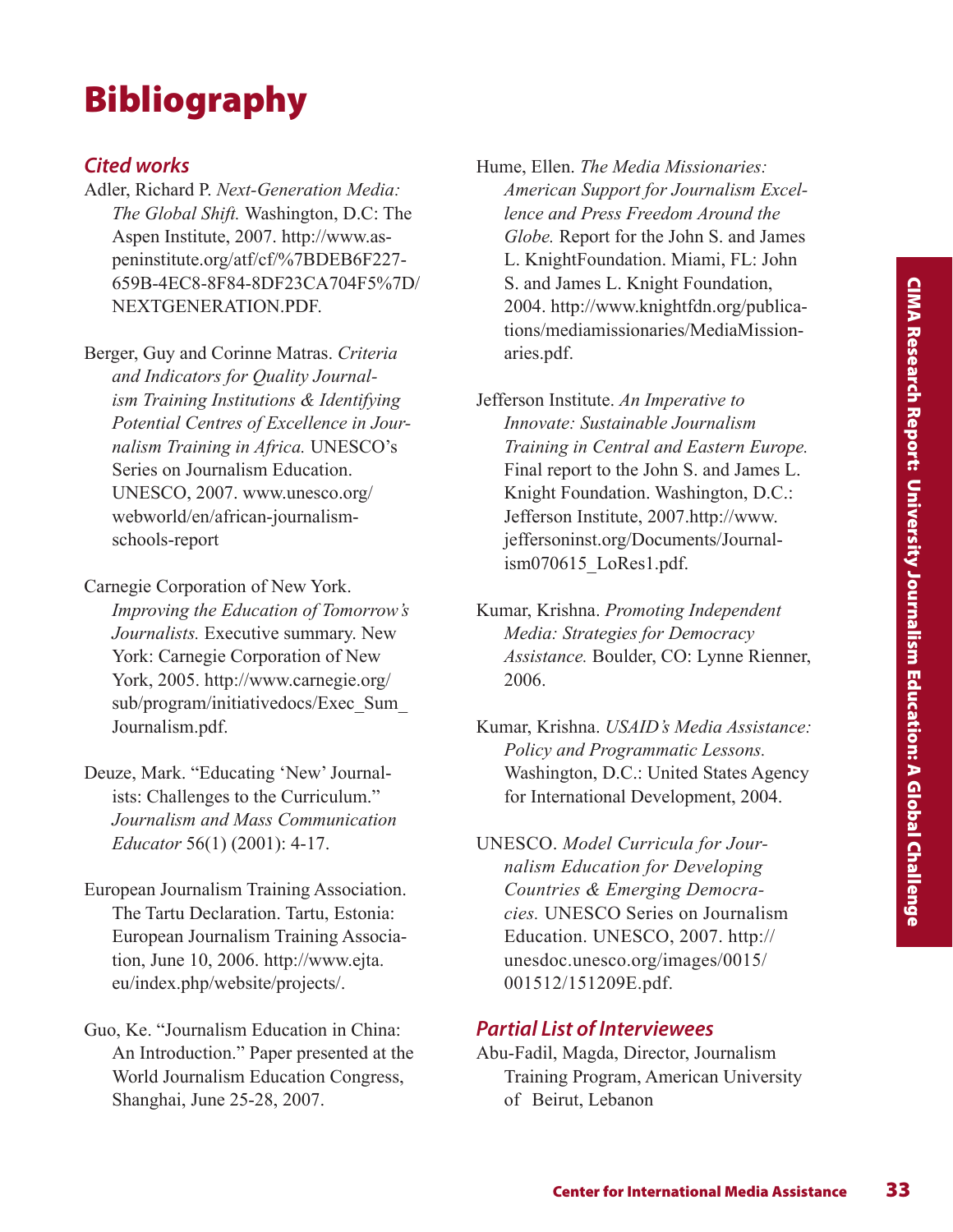- Alves, Rosental, Director, Knight Center for Journalism in the Americas, University of Texas, Austin, TX, USA
- Akinfeleye, Ralph, Chairman and Head, Department of Mass Communication, University of Lagos, Akoka, Nigeria
- Ames, Carol, Department of Communications, California State University, Fullerton, California, USA
- Barve, Ujjwala, Lecturer, Department of Communication and Journalism, University of Pune, India
- Berger, Guy, Professor and Head of School of Journalism & Media Studies, Rhodes University, Grahamstown, South Africa
- Carter, Shirley Staples, Director, School of Journalism and Mass Communications, University of South Carolina, Columbia, SC, USA
- Ames, Carol, Department of Com<br>
cations, California State University of Pune, India Assistance Communication and Journalism<br>
Education Communication and Internation and Internation and Internation<br>
of Journalism & Media St Chan, Yuen Ying, Director and Professor, Journalism and Media Studies Centre, The University of Hong Kong; Dean, Shantou University Cheung Kong School of Journalism and Communication, Beijing, China
	- Cobden, Michael, Professor, University of King's College, Halifax, NS, Canada
	- Foote, Joe, Dean, Gaylord College of Journalism and Mass Communication, The University of Oklahoma, Norman, OK, USA
	- Ghiglione, Loren, former dean, Medill School of Journalism, Northwestern University, Evanston, IL, USA
- Goodman, Robyn, Professor, Communication Studies Program, Alfred University, Alfred, NY, USA
- Graves, Peter, Consultant, Center for International Media Assistance, National Endowment for Democracy, Washington, DC, USA
- Guo, Ke, Professor, Shanghai International Studies University, Shanghai, China
- Josue, Gerardo, former president, Philippine Association of Communication Educators; Associate Professor, Miriam College, Quezon City, Philippines
- Liu, John D., Director, Environmental Education Media Project, Beijing, China
- MacKinnon, Rebecca, Assistant Professor, Journalism and Media Studies Centre, The University of Hong Kong, China
- Mahmud, Shameem, Lecturer, Department of Mass Communication and Journalism, Dhaka University, Dhaka, Bangladesh
- Matt, Sylvia Egli van, Director, MAZ European Journalism Training Association, Swiss School of Journalism, Luzern, Switzerland
- Menaker, Drusilla, Senior Development Advisor, IREX Europe, Lyon, France
- Pellegrini, Silvia, Vice Dean for Communications and Extension, Catholic University of Chile, Santiago, Chile
- Reen, Kathleen, Senior Vice President for Asia, Environment and New Media, Internews Network, Bangkok, Thailand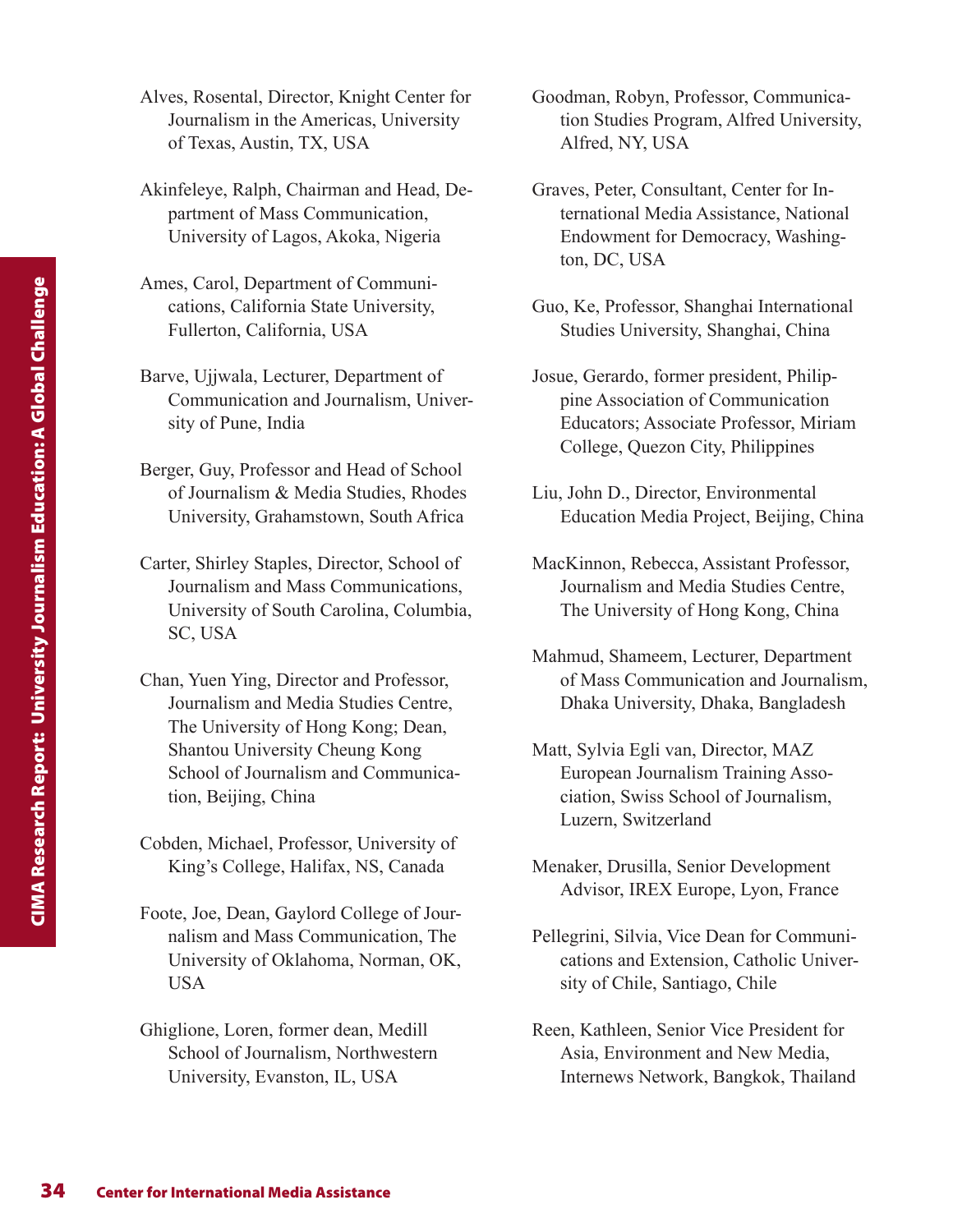Ruswandi, Awang, Director, FISIP UI Broadcast Center Department of Communication, Universitas Indonesia, Depok, West Java, Indonesia

- Shaw, Susanne, Executive Director, The Accrediting Council on Education in Journalism and Mass Communication (ACEJMC); School of Journalism, University of Kansas, Lawrence, KS, USA
- Sigal, Ivan, Regional Director for Asia, Internews Network, Bangkok, Thailand
- Suva, Madeline, Associate Professor and Chair, Department of Development Journalism, College of Development Communication, University of the Philippines, Philippines
- Tapsall, Suellen, President, Journalism Education Association, Crawley, WA, Australia
- Teel, Leonard Ray, Professor and Director, Center for International Media Education, Georgia State University, Atlanta, GA, USA
- White, Aidan, General Secretary, International Federation of Journalists, Brussels, Belgium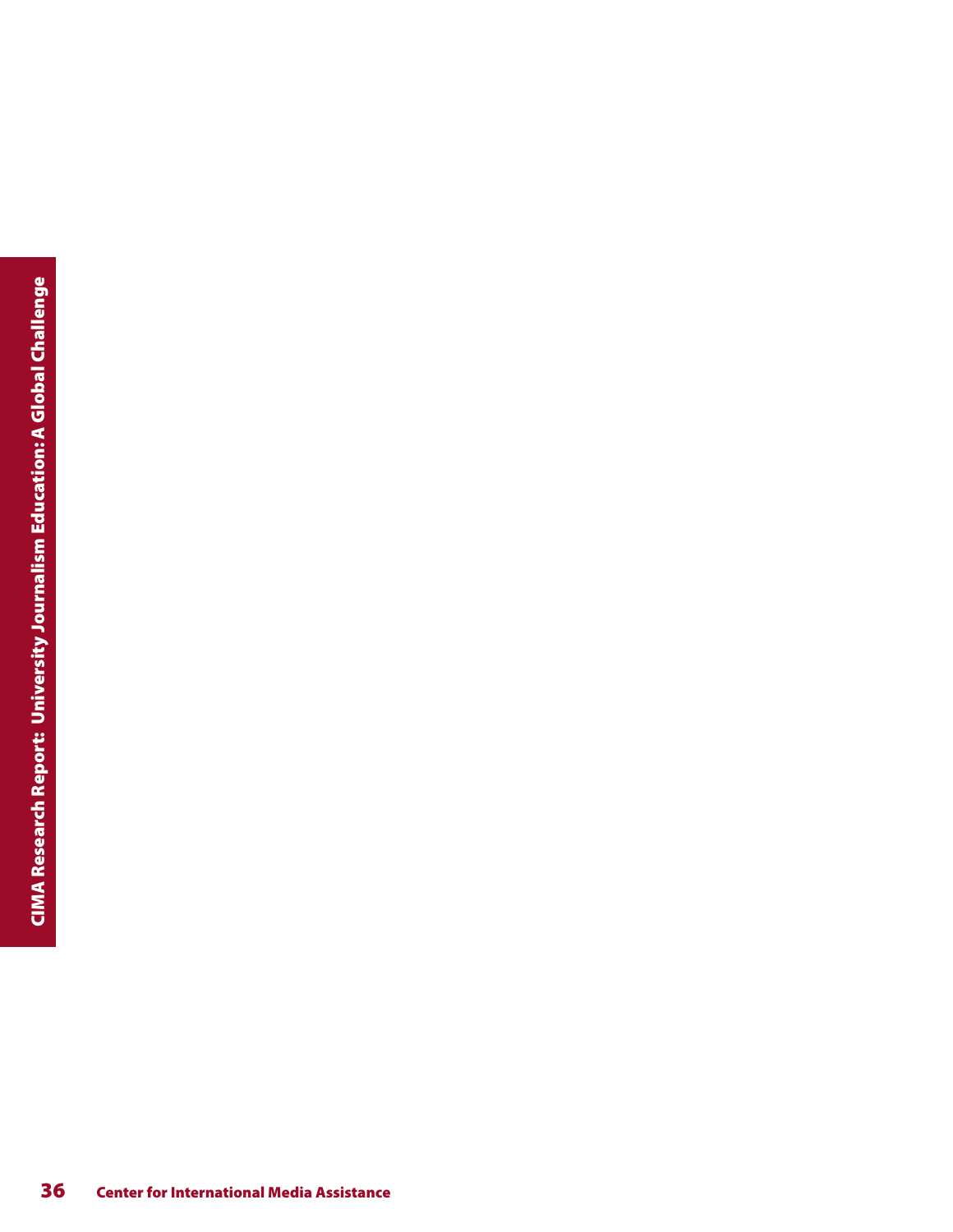### Advisory Council for the Center for International Media Assistance

**David Anable** Former President International Center for Journalists

**Patrick Butler** Vice President The Washington Post Company

**Esther Dyson** Chairman EDventure NED Board Member

**William A. Galston** Senior Fellow, Governance Studies The Brookings Institution NED Board Member

**Karen Elliott House** Former Publisher The Wall Street Journal

**Ellen Hume** Director, Center on Media and Society University of Massachusetts, Boston

**Jerry Hyman** Senior Adviser President, Hills Program on Governance Center for Strategic and International Studies

**Alex S. Jones** Director, Shorenstein Center Kennedy School of Government

#### **Susan King**

Vice President, External Affairs Director, Journalism Initiative, Special Initiatives and Strategy Carnegie Corporation of New York

**The Honorable Richard Lugar** U.S. Senate

**Eric Newton** Vice President/Journalism Program Knight Foundation

**Adam Clayton Powell III** Director, Integrated Media Systems Center University of Southern California

**Monroe E. Price** Director, Project for Global Communication Studies Annenberg School for Communication

**The Honorable Adam Schiff** U.S. House of Representatives

**Kurt Wimmer** Senior Vice President, General Counsel Gannett Co., Inc.

**Richard Winfield** Of Counsel Clifford Chance US LLP